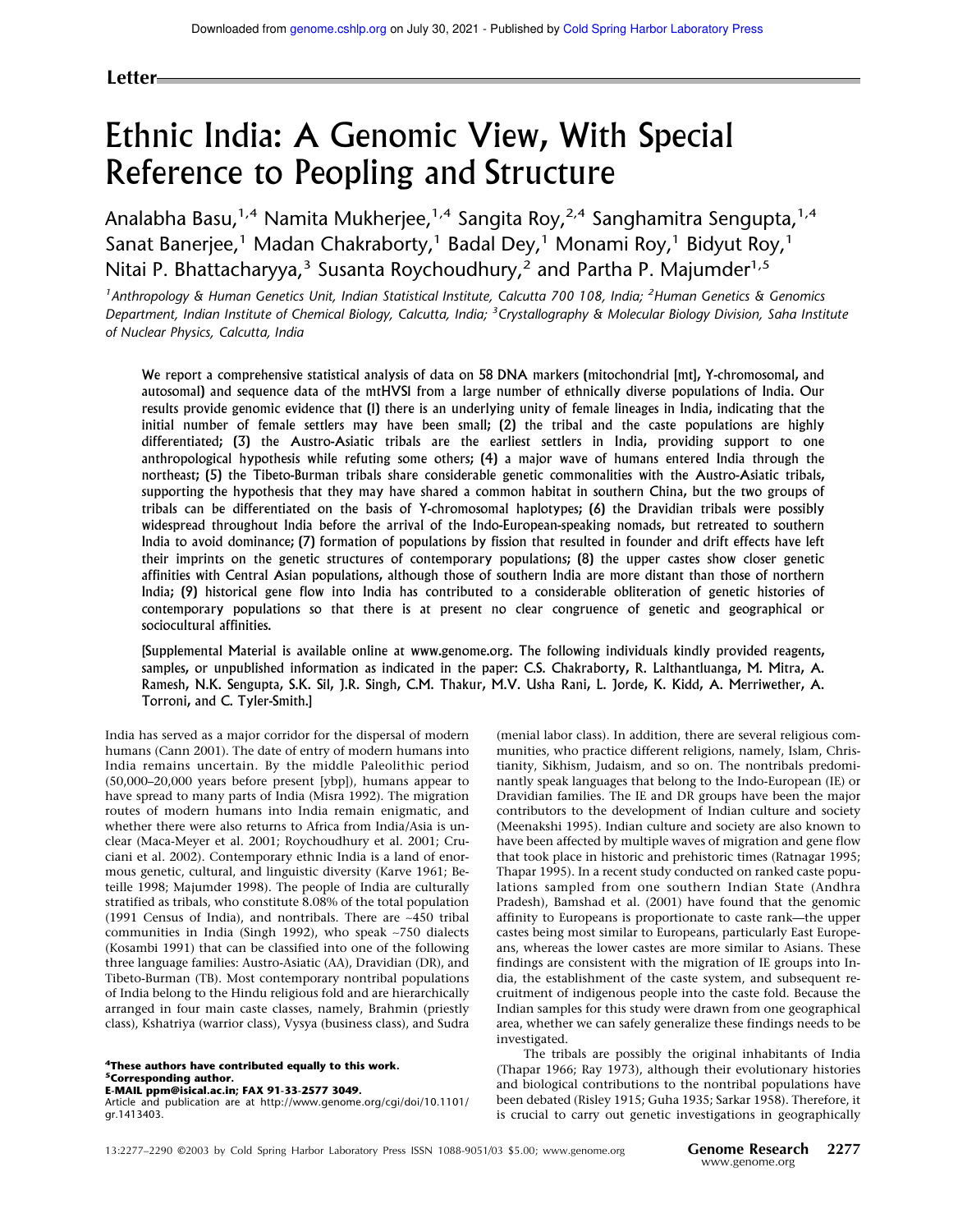and culturally disparate, but ethnically well-defined, populations, using data on a uniform set of mitochondrial (mt), Ychromosomal, and autosomal DNA markers. Unfortunately, the vast majority of earlier studies on Indian populations have been conducted on ethnically ill-defined populations or have been restricted to a single geographical area or a single set of markers primarily either mitochondrial or Y-chromosomal (e.g., Kivisild et al. 1999a; Bamshad et al. 2001). The objectives of the present study are to (1) provide a comprehensive view of genomic diversity and differentiation in India, and (2) to draw inferences on the peopling of India, and the origins of the ethnic populations, specifically in relation to the various competing hypotheses, such as whether the Austro-Asiatic or the Dravidian-speaking tribal groups were the original inhabitants of India (Risley 1915; Guha 1935; Sarkar 1958).

We analyzed genetic variation in 44 geographically, linguistically, and socially disparate ethnic populations of India (Table 1). These include 10 restriction site polymorphisms (RSPs), one insertion/deletion (InDel) polymorphism, and hypervariable segment 1 (HVS1) sequences on mtDNA; 11 RSPs, 1 InDel, and 10 short tandem repeat (STR) loci on Y-chromosomal DNA; and 8 InDel and 17 RSPs on autosomal DNA.

# RESULTS

#### Distribution of mtDNA Lineages Indicates a Small Founding Group of Females

The *Hpa*I np 3592 mtDNA restriction site locus was monomorphic in all populations. We observed 32 distinct 10-locus mtDNA

#### **Table 1. Names of Study Populations, Sample Sizes, Linguistic, and Ethnological Information**

|                                                                              |                |          | Sample size    |           |                                 |                         |
|------------------------------------------------------------------------------|----------------|----------|----------------|-----------|---------------------------------|-------------------------|
| Population name <sup>a</sup>                                                 |                | mt       |                |           | Linguistic                      | Social                  |
| [code]                                                                       | <b>RSP</b>     | HVS1 seq | Υ              | Autosomal | affiliation                     | category                |
| 1. Agharia $[AGH]$ <sup>3</sup>                                              | 24             | 10       | 9              | 24        | Indo-European                   | Middle caste            |
| 2. Ambalakarer [AMB] <sup>4</sup>                                            | 30             | 10       | 18             | 50        | Dravidian                       | Middle caste            |
| 3. Bagdi [BAG] <sup>3</sup>                                                  | 31             | 10       | 11             | 31        | Indo-European                   | Lower caste             |
| 4. Chakma [CHK] <sup>2</sup>                                                 | 10             | 10       | $\overline{4}$ | 10        | Tibeto-Burman                   | Tribe                   |
| 5. Chamar [CHA] <sup>1</sup>                                                 | 25             | 10       | 18             | 25        | Indo-European                   | Lower caste             |
| 6. Gaud [GAU] <sup>3</sup>                                                   | 13             | 10       | $\overline{4}$ | 15        | Indo-European                   | Middle caste            |
| 7. Gond [GND] <sup>6</sup>                                                   | 51             | 10       |                |           | Dravidian-Gondi dialect         | Tribe                   |
| 8. Halba [HAL] <sup>6</sup>                                                  | 47             | 20       | 20             | 48        | Indo-European Primarily Marathi | Tribe                   |
| 9. Ho $[HO]^3$                                                               | 54             | 10       | 20             | 54        | Austro-Asiatic                  | Tribe                   |
| 10. Irula $[ILA]$ <sup>4</sup>                                               | 30             | 14       | 18             | 50        | Dravidian                       | Tribe                   |
| 11. Iyengar $[IYN]^4$                                                        | 30             | 10       | 20             | 51        | Dravidian                       | Upper caste             |
| 12. Iyer $[IYR]$ <sup>4</sup>                                                | 30             | 10       | 20             | 50        | Dravidian                       | Upper caste             |
| 13. Jamatiya [JAM] <sup>2</sup>                                              | 55             | 10       | 16             | 55        | Tibeto-Burman                   | Tribe                   |
| 14. Jat Sikh $[ SK]^1$                                                       | 48             | 15       |                |           | Indo-European                   | Middle caste            |
| 15. Kamar [KMR] <sup>6</sup>                                                 | 54             | 10       | 19             | 57        | Dravidian                       | Tribe                   |
| 16. Khatris [KHT] <sup>1</sup>                                               | 48             | 15       |                |           | Indo-European                   | Middle caste            |
| 17. Konkan Brahmins [KBR] <sup>5</sup>                                       | 31             | 10       |                |           | Indo-European                   | Upper caste             |
| 18. Kota [KOT] <sup>4</sup>                                                  | 30             | 25       | 15             | 45        | Dravidian                       | Tribe                   |
| 19. Kurumba [KUR] <sup>4</sup>                                               | 30             | 10       | 18             | 54        | Dravidian                       | Tribe                   |
| 20. Lodha $[LOD]$ <sup>3</sup>                                               | 32             | 14       | 17             | 32        | Austro-Asiatic                  | Tribe                   |
| 21. Mahishya [MAH] <sup>3</sup>                                              | 33             | 10       | 9              | 34        | Indo-European                   | Middle caste            |
| 22. Manipuri (Meitei) [MNP] <sup>2</sup>                                     | 11             | 9        |                |           | Tibeto-Burman                   | Upper caste             |
| 23. Maratha $[MRT]^5$                                                        | 41             | 10       |                |           | Indo-European                   | Middle caste            |
| 24. Mizo $[MZO]^2$                                                           | 29             | 14       | 20             | 29        | Tibeto-Burman                   | Tribe                   |
| 25. Mog $[MOG]^2$                                                            | 25             | 10       | 6              | 25        | Tibeto-Burman                   | Tribe                   |
| 26. Munda [MUN] <sup>3</sup>                                                 | $\overline{7}$ | 6        |                | 49        | Austro-Asiatic                  | Tribe                   |
| 27. Muria [MUR] <sup>6</sup>                                                 | 30             | 12       | 8              | 28        | Dravidian-Gondi dialect         | Tribe                   |
| 28. Muslim [MUS] <sup>1</sup>                                                | 28             | 10       | 19             |           | Indo-European                   | Islamic religious group |
| 29. Naba-Baudh [NBH] <sup>5</sup>                                            | 40             | 10       |                |           | Indo-European                   | Lower caste (recently   |
|                                                                              |                |          |                |           |                                 | adopted Buddhism)       |
| 30. Pallan [PLN] <sup>4</sup>                                                | 30             | 10       | 15             | 50        | Dravidian                       | Lower caste             |
| 31. Punjab Brahmins [PBR] <sup>1</sup>                                       | 48             | 12       |                |           | Indo-European                   | Upper caste             |
| 32. Rajput $[RA]$ <sup>1</sup>                                               | 51             | 10       | 35             | 52        | Indo-European                   | Middle caste            |
| 33. Riang $[RIA]^2$                                                          | 51             | 12       | 17             | 50        | Tibeto-Burman                   | Tribe                   |
| 34. Santal [SAN] <sup>3</sup>                                                | 20             | 14       | 15             | 24        | Austro-Asiatic                  | Tribe                   |
| 35. Saryupari Brahmins [SBR] <sup>6</sup>                                    | 26             | 19<br>15 |                |           | Indo-European                   | Upper caste             |
| 36. Scheduled caste-Punjab [SCH] <sup>1</sup>                                | 48             |          |                |           | Indo-European                   | Lower caste             |
| 37. Tanti $[TAN]$ <sup>3</sup><br>38. Tripperah (Tripuri) [TRI] <sup>2</sup> | 16<br>51       | 10<br>20 | 6<br>17        | 16<br>50  | Indo-European                   | Lower caste<br>Tribe    |
| 39. Toda [TOD] <sup>4</sup>                                                  | 50             | 10       | 8              | 50        | Tibeto-Burman<br>Dravidian      | Tribe                   |
|                                                                              |                |          |                |           |                                 |                         |
| 40. Toto $[TTO]$ <sup>3</sup>                                                | 30<br>27       | 20<br>10 | 12<br>17       | 30<br>27  | Tibeto-Burman                   | Tribe                   |
| 41. Uttar Pradesh Brahmins [UBR] <sup>1</sup>                                | 30             | 10       | 14             | 50        | Indo-European<br>Dravidian      | Upper caste             |
| 42. Vanniyar [VAN] <sup>4</sup>                                              | 43             |          |                | 43        |                                 | Middle caste            |
| 43. Vellala [VLR] <sup>4</sup>                                               | 22             | 10<br>10 | 16<br>13       | 23        | Dravidian                       | Middle caste            |
| 44. West Bengal Brahmins [WBR] <sup>3</sup>                                  |                |          |                |           | Indo-European                   | Upper caste             |

<sup>a</sup>Geographical location:  $1 = \text{North}, 2 = \text{Northeast}, 3 = \text{East}, 4 = \text{South}, 5 = \text{West},$  and  $6 = \text{Central}.$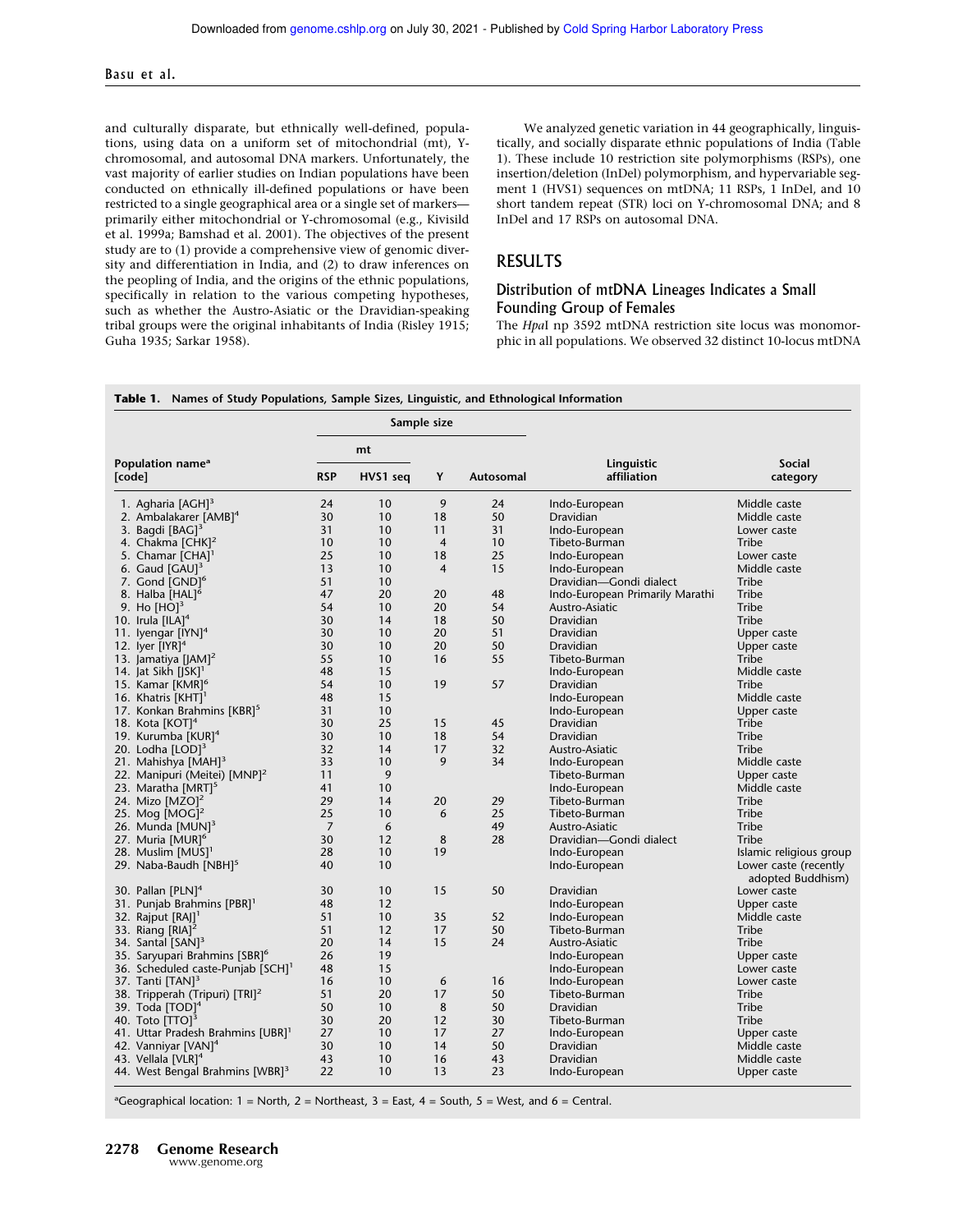RSP haplotypes (maximum number within a population  $= 13$ , for Rajput and Tipperah; minimum  $= 2$ , for Kota and Toda) among the 1490 individuals studied from the 44 populations, five (15.7%) of which were exclusive to the northeastern populations. (Haplotype frequencies are provided in Supplemental Table 1, available online at www. genome.org.) Although the frequency distributions of haplotypes among populations differed significantly  $(p < 0.05)$ , one haplotype, belonging to haplogroup (HG) M, accounted for 46.4% of all mtDNA molecules. This modal haplotype in the pooled data set was also the modal haplotype in 34 (77%) of the 44 study populations. The 10 populations in which this haplotype was not the most frequent primarily comprised ethnic groups of the northern (Uttar Pradesh Brahmins, Punjab Brahmins, Rajput, Muslim) and the northeastern regions (Chakma, Jamatiya, Mog, Toto). In these populations, the modal haplotypes belong to non-M HGs, especially HG-U. However, even in these populations, the haplotype that was modal in the overall data set was generally the second most frequent haplotype. Thus, the distribution of mtDNA haplotypes shows that there is a strong uniformity of female lineages in India.

Among the 528 individuals for whom mtDNA HVS1 sequences were determined, the total number of distinct sequences observed was 323, of which 91 (28.2%) were shared by multiple individuals. In all,298 (56.4%) individuals shared HVS1 sequences. Thus, there was a significant sharing both in the number of sequences and in the proportion of individuals sharing these sequences. This reinforces our earlier conclusion of uniformity of female lineages. The most parsimonious explanation of these findings is that there was a small number of founding female lineages in Indian populations. The small number of founding female lineages may have ei-

ther resulted from a founder effect caused by a small number of women entering India or, possibly more likely, caused by the group of founding females, irrespective of the size of the group, being drawn from an ancestral population with a relatively homogeneous pool of mitochondrial haplotypes.

# Haplogroup Distributions Are Largely Concordant With Gene Flow Into India and Provide Insights Into Population Structure

The frequencies of the most predominant mtDNA HGs in India, M and U, are roughly inversely correlated (Fig. 1). HG-M frequency is very high (overall 59.9%: range 18.5% [Brahmins of Uttar Pradesh] to 96.7% [Kota]), confirming that it is an ancient marker in India. HG-M frequency is the highest among tribal groups, particularly in the AA tribals. Among HG-M individuals,





**Figure 1** Frequencies (%) of mitochondrial haplogroups M (hatched) and U (solid black) in 44 ethnic populations, and among sociocultural groups of populations (*insets*).

98.22% belong to subHG-M\*, defined by the presence of T at np 16,223. Figure 2A presents the frequencies of various known (Bamshad et al. 2001) subHGs of M\* among different sociocultural categories. (Detailed data are given in Suppl. Tables 2–4.) Individuals belonging to subHG-M2 had the highest nucleotide diversity in HVS1, indicating that M2 may be the most ancient in India. It occurs in significantly higher  $(p < 0.05)$  frequencies among tribals (28%), particularly among the AA tribals (32%), than among castes  $(8.8\%)$ . Furthermore, the coalescent time of M2 found in India was estimated to be greater than most east Asian and Papuan branches of HG-M (Forster et al. 2001), indicating that India was settled early after humankind came out of Africa (Kivisild et al. 1999b). These findings imply that the contemporary tribals are descendants of the initial settlers. HG-U is a complex mtDNA lineage, whose age was estimated from our data to be  $45,000 \pm 25,000$  years, not significantly different from an

> **Genome Research 2279** www.genome.org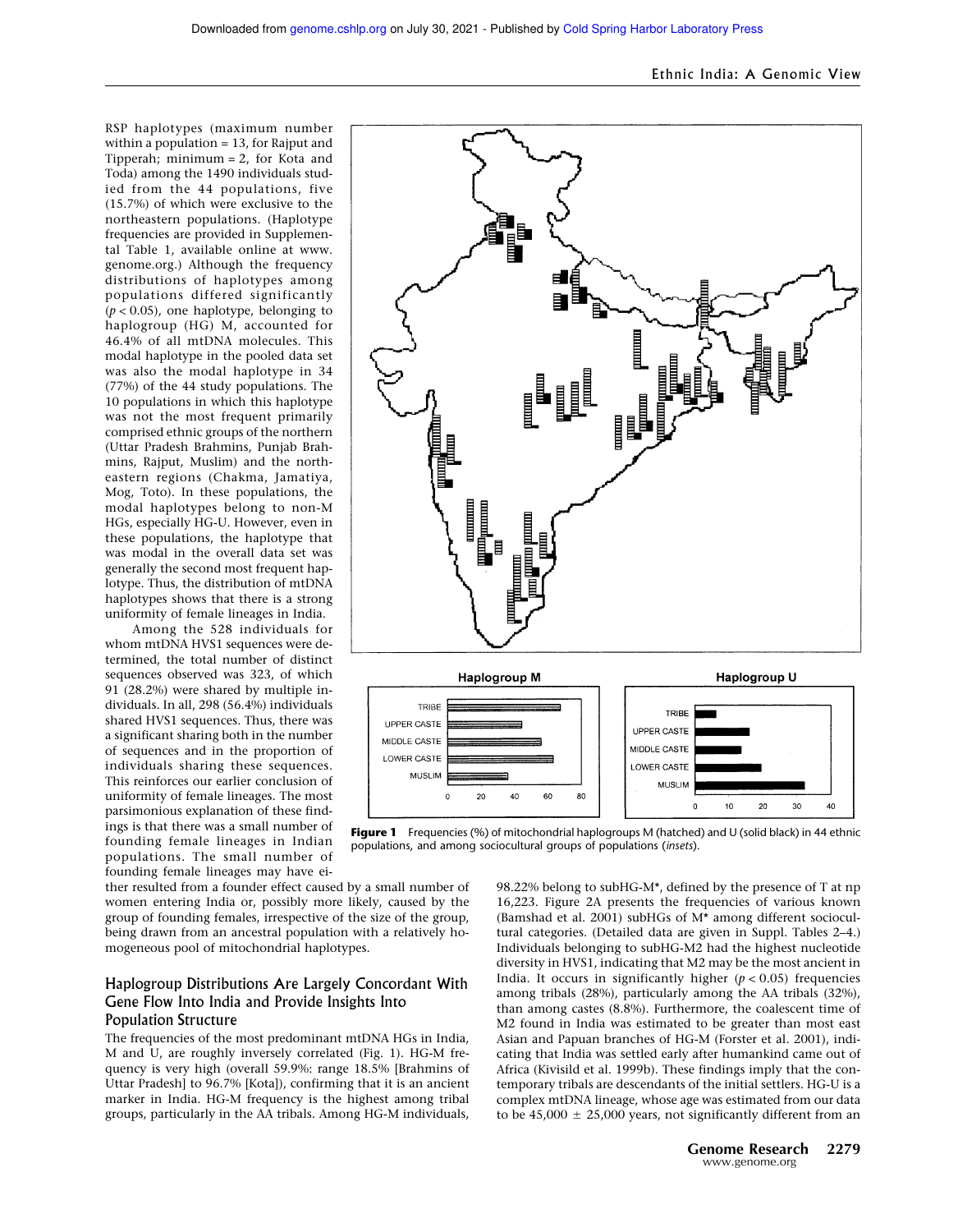

**Figure 2** Frequencies (%) of subhaplogroups of (*A*) M and (*B*) U among tribal and ranked caste populations.

earlier estimate (Torroni et al. 1996). Its frequency is significantly  $(p < 0.001)$  higher among the IE-speaking caste groups, compared with other caste or tribal groups. Of particular interest are the frequencies of subHGs U2i (Indian-specific cluster of subHG U2 that predated the arrival of IE speakers from Central and West Asia into India; Kivisild et al. 1999a), U2e (Western-Eurasian cluster of U2), and U7 (an ancient Indian subHG). The frequencies of the subHGs of U are presented in Figure 2B. It is striking that the tribals do not possess U2e, and have the highest frequency of U2i. The gradations in frequencies (Figs. 1 and 2) of HG-M, particularly of subHG-M2, and also of HG-U, notably the absence of U2e among tribals, indicate that (1) tribals are more ancient than the castes,(2) there has been considerable admixture with Central and West Asians during the formation of the caste system, and (3) many new female lineages were introduced by the IE speakers.

Because U2i appears to be the indigenous subHG of U in India, we sought to find phylogenetic relationships among the distinct HVS1 sequences within this subHG and their observed frequencies in various linguistic groups. The phylogenetic network (Bandelt et al. 1999) is complex (Suppl. Fig. 1). There is no major starlike cluster to indicate sudden population expansions, nor is there any clear sociolinguistic clustering of related sequences.

The frequency differences among ethnic groups of the Y-HGs are dramatic (Fig. 3). The tribals, irrespective of linguistic

group, possess significantly lower  $(p < 0.0001)$  frequencies of HG-P\*, which probably arose in Central Asia (Zerjal et al. 2002), than castes (Table 2). The distribution of HG-BR\* frequencies, which is the most ancestral lineage in Europe (Rosser et al. 2000), is rather inconsistent with IE admixture. The tribals possess higher frequencies than castes. However, there are significant differences  $(p < 0.0001)$  in frequencies among tribals belonging to the TB (8%), AA  $(27%)$ , and DR  $(65%)$  tribals. These inconsistencies and differences may be due to the fact that HG-BR\* probably contains a heterogeneous set of chromosomes that are not closely related (Zerjal et al. 2002). We could not find phylogenetic clades within this HG. Dramatically higher frequencies of HG-K\* were

**2280 Genome Research** www.genome.org

observed among TB (72%) and AA (52%) tribals, compared with other tribal or caste groups (Table 2). The age of this HG (∼20,000 yr) is 5000–15,000 yr higher than other HGs (Table 3). Contrary to Quintana-Murci et al.'s (2001) suggestion of a cline of HG-J frequencies from the Middle East (where this HG has high frequencies) into India, resulting from diffusion of people with agriculture, we do not find any clear cline with the addition of new data.

Anthropologists and historians have contended (Karve 1961; Kosambi 1991) that fission as a process has been very widespread in the formation of ethnic subgroups in India, resulting not only from pressures on natural resources but also because of social regulations. The common genetic consequences of fission are founder effect and drift, which are expected to result in high frequencies of haplotypes or nucleotide motifs in the daughter populations that are infrequent in the parental populations. Evidence of this is clearly seen from an evolutionary network, considerably simplified to highlight the principal features, of HVS1 sequences of individuals belonging to HG-M (Fig. 4). Many motifs occur exclusively or in high frequencies in some populations or groups or regions, which is consistent with fission and founder effect. Similarly, a motif GCGC at nps 16,051, 16,206, 16,230, and  $16,311$ , respectively, was found in  $16\%$  of individuals belonging to subHG U2i. This motif occurs exclusively among tribal, middle-, and lower-caste populations, but not among the upper-caste populations. Evidence of fission and founder effect are also discernible from Y-STRP haplotype data: One 10-site haplotype is shared by several Kamar and Kota tribals, whereas another is shared by several Kurumbas. There are also large differences in the numbers of Y-STRP haplotypes and haplotype diversities among populations. (Detailed data are presented in Suppl. Tables 5 and 6.)

#### Austro-Asiatic-Speaking Tribals May Be the Earliest Inhabitants of India

Sociocultural and linguistic evidence indicates (Risley 1915; Thapar 1966; Pattanayak 1998) that the AA tribals are the original inhabitants of India. Some other scholars have, however, argued that tribal groups speaking DR and AA languages have evolved from an older original substrate of proto-Australoids (Keith 1936), whereas the TB tribals are later immigrants from Tibet and Myanmar (Guha 1935). Our findings strongly support the hypothesis that AA tribals are the earliest inhabitants of India. They possess the highest frequencies of the ancient east-Asian mtDNA HG-M and exhibit the highest HVS1 nucleotide diversity (Table 4). They also have the highest frequency of subHG M2 (19%), which had the highest HVS1 nucleotide diversity compared with other subHGs and therefore possibly the earliest settlers (the estimated coalescence time is  $63,000 \pm 6000$ ybp; Kivisild et al. 1999a). Although all sociolinguistic groups

**Table 2. Frequencies of Y Haplogroups in Ethnic Populations of India Belonging to Various Sociolinguistic Groups**

|                     |                 |                |      |      | Haplogroup (%) |      |      |     |
|---------------------|-----------------|----------------|------|------|----------------|------|------|-----|
| Linguistic<br>group | Social<br>group | Sample<br>size | Þ*   | BR*  | R1a            |      | K*   |     |
| Austro-Asiatic      | Tribe           | 52             | 7.7  | 28.8 | 0.0            | 13.5 | 50.0 | 0.0 |
| Dravidian           | Tribe           | 84             | 4.8  | 67.9 | 3.6            | 9.5  | 6.0  | 8.2 |
|                     | Caste           | 103            | 19.4 | 32.2 | 11.6           | 22.3 | 4.8  | 9.7 |
| Tibeto-Burman       | Tribe           | 87             | 4.7  | 10.3 | 0.0            | 14.9 | 70.1 | 0.0 |
| Indo-European       | Tribe           | 19             | 0.0  | 36.8 | 15.8           | 21.1 | 26.3 | 0.0 |
|                     | Caste           | 122            | 22.1 | 32.8 | 23.8           | 12.3 | 6.6  | 2.4 |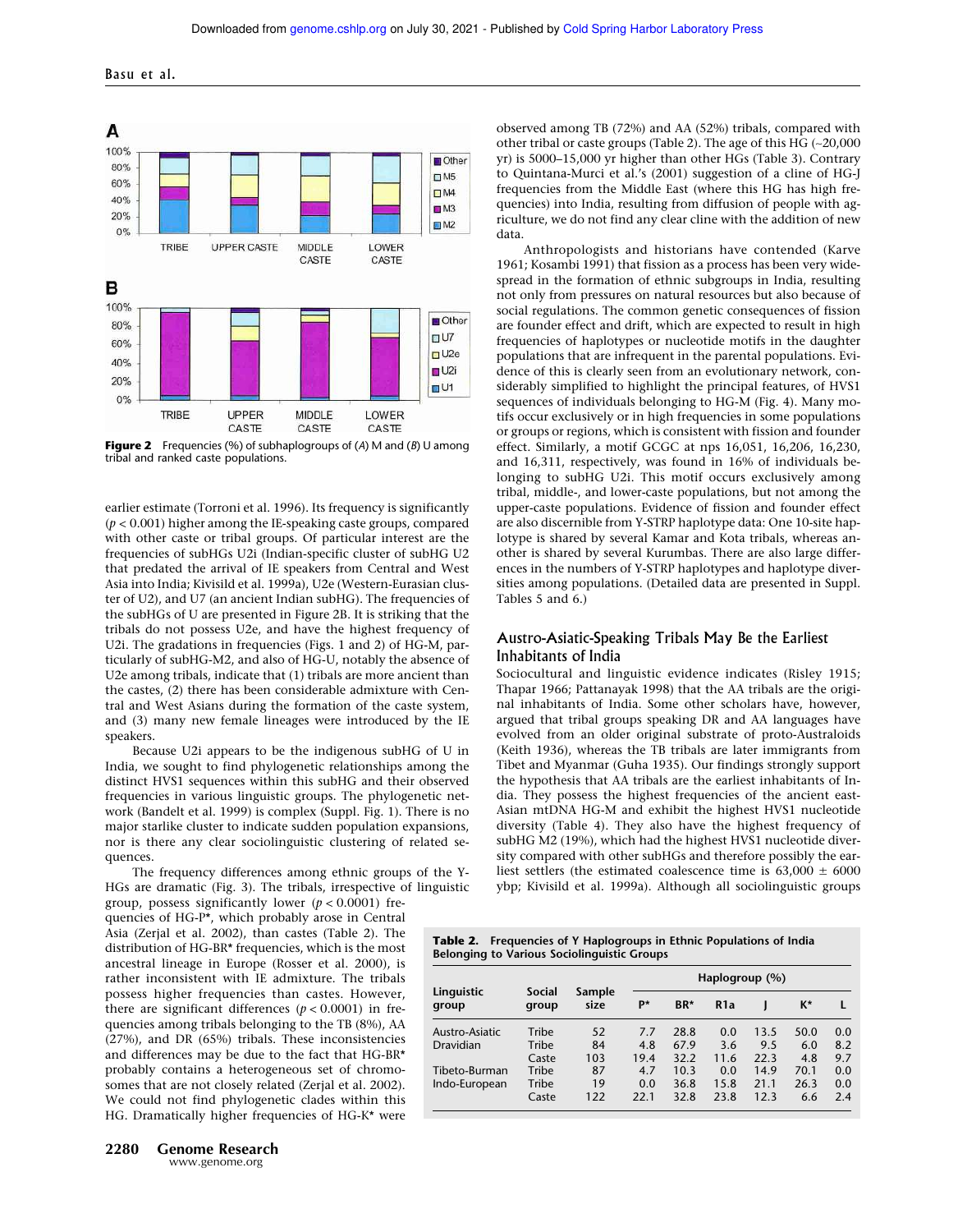

**Figure 3** Frequencies (%) of Y-chromosomal haplogroups among ethnic populations. (Population codes are given in Table 1.)

seem to have undergone significant population expansions as evidenced by the unimodality of the HVS1 mismatch distributions (data not shown) and by the values of the relevant statistics (small values of the "raggedness" statistic and significantly large negative values of Fu's  $F_s$  statistic; Table 4), the AA tribals show the highest value of the estimated expansion time, ∼55,000 years, which is ~15,000 years larger than the estimates for the other groups. Although we cannot be sure that this expansion took place in India, in conjunction with the other findings, it appears that this group of tribals may be the earliest inhabitants of India. A young subclade M4, with an estimated coalescence time of  $32,000 \pm 7500$  ybp (Kivisild et al. 1999a), whose overall frequency is ~15% in India, is completely absent among them. It is, therefore, likely that M4 arose after the expansion of the AA tribals and their entry into India.

Burman people left their homeland in the Yellow River basin, the Baric branch moved southward and peopled the northeastern Indian region after crossing the Himalayas. This branch did not possess the YAP insertion element, which has also not been found in any of the TB populations of India. Our findings, therefore, are consistent with Su et al.'s (2000) inference and indicate that the TB speakers entered India from the northeastern corridor. It is, however, surprising that the AA tribals, who primarily inhabit the eastern and central Indian regions, also possess high frequencies of Y-HG K\* (Fig. 3). There is one major tribal group (Khasi) of northeastern India, who speak a dialect that belongs to the AA subfamily. Besides India, AA languages are spoken in south-east Asia. Thus, it is likely that a fraction of the AA tribals also entered India through the northeastern corridor. However, it does not seem that all of them have entered through this corri-

# The Northeastern Corridor May Have Served as a Major Passage of Entry Into India

High frequencies of Y-HG K\* (Fig. 3) are found among the TB populations, mainly confined to northeast India, and also among the Han Chinese (Su et al. 2000). The TB subfamily of the Sino-Tibetan language family has been subdivided (Grimes 1999) into four branches: Baric, Bodic, Burmese-Lolo, and Karen. Based on a study of Y-chromosomal haplotypes, Su et al. (2000) have contended that after the proto-Tibeto-

| <b>Table 3.</b> Estimated Ages of Various Y-Chromosomal Haplogroups |                          |                          |                      |                          |                            |                          |
|---------------------------------------------------------------------|--------------------------|--------------------------|----------------------|--------------------------|----------------------------|--------------------------|
|                                                                     |                          |                          |                      | <b>Haplogroup</b>        |                            |                          |
| <b>Estimate</b><br>(yr)                                             | Þ*                       | BR*                      | R <sub>1</sub> a     |                          | K*                         |                          |
| Age<br>Lower 95% CI<br>Upper 95% CI                                 | 16,322<br>9477<br>29.979 | 12,508<br>7263<br>22,974 | 5416<br>3145<br>9947 | 15,300<br>8884<br>28,103 | 20,049<br>11,641<br>36,824 | 14,290<br>8297<br>26,246 |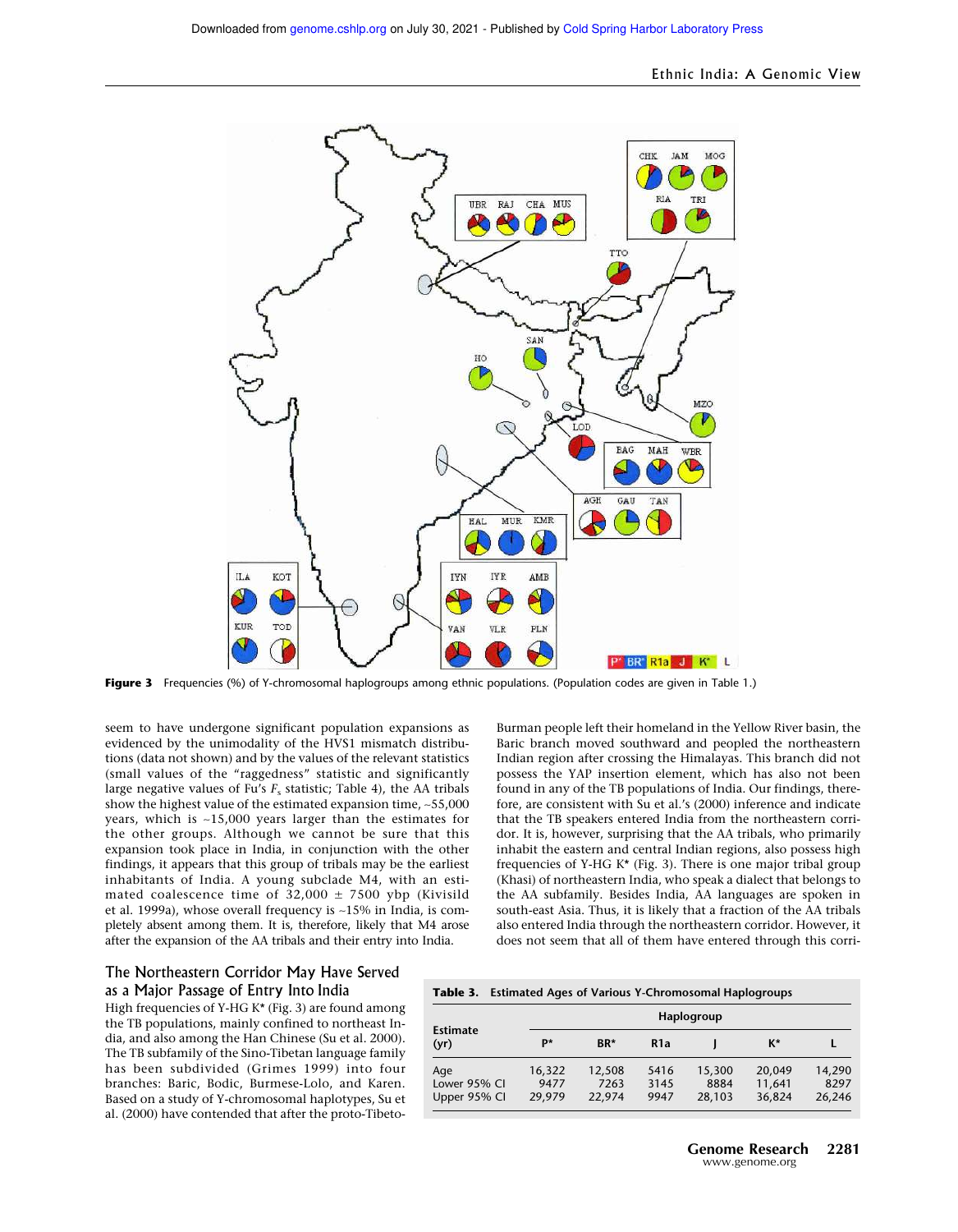

Figure 4 Phylogenetic network of mtHVS1 sequences belonging to subhaplogroup M\*, with frequency distributions of motifs in populations.

dor. The expansion time of AA tribals was estimated to be ∼55,000 yr (Table 4), which is ∼13,000 yr greater than that estimated for TB tribals. But the age of the Y-HG K\* estimated from the pooled variance of repeat numbers at the STRP loci among AA tribals (8500 yr) is about half of that estimated for TB tribals (15,000 yr). The AA tribals can also be clearly distinguished (estimated probability of correct identification  $= 0.8$ ) from the TB tribals on the basis of haplotype frequencies at three Y-STRP loci (Fig. 5). We, therefore, believe that the ancestors of the presentday AA tribals in India initially entered India either through the northwestern corridor or through a southern exit route from Africa, and then later through the northeastern corridor during the Austronesian diaspora from southern China through southeast Asia to Papua New Guinea (Diamond 1997). It is possible that the ancestors of the AA speakers entered India through the northwest from out-of-Africa as they moved south of the Himalayas, and another ancestral group moved north of the Himalayas, settled in southern China, and then entered later through the northeast.

#### Genetic Differentiation and Affinities

Estimation of  $F_{ST}$  statistics and AMOVA were carried out among populations grouped by well-defined criteria, separately for the different sets of markers, mt DNA (RSP and HVS1), Ychromosomal (RSP and STRP), and autosomal. (Detailed allele and haplotype frequency data for autosomal loci are provided in Suppl. Tables 7 and 8.) The results for the different sets of markers are qualitatively similar. The  $F_{ST}$  values are highest for tribal populations inhabiting different geographical regions or belonging to different linguistic groups (Table 5). We note that there is some degree of confounding between geographical region of habitat and linguistic groups (see Methods). Genomic differentiation among the caste groups is substantially smaller than among the tribal groups. With respect to Y STRPs, the upper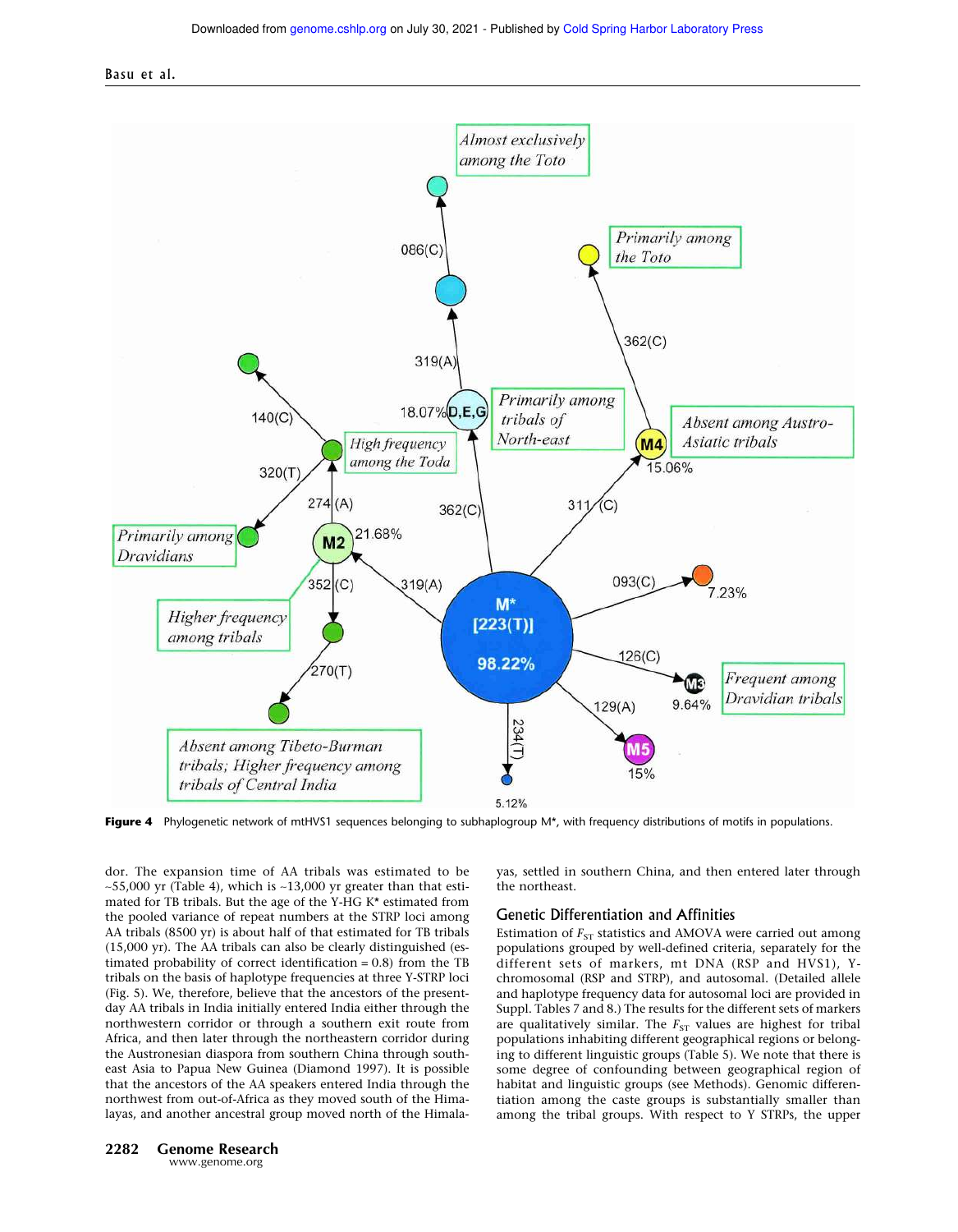|                                                                                                                                                                                                                                | Caste | Linguistic group | Indo-European        |
|--------------------------------------------------------------------------------------------------------------------------------------------------------------------------------------------------------------------------------|-------|------------------|----------------------|
|                                                                                                                                                                                                                                |       |                  | Dravidian            |
|                                                                                                                                                                                                                                |       |                  | <b>Tibeto-Burman</b> |
|                                                                                                                                                                                                                                | Tribe | Linguistic group | Dravidian            |
|                                                                                                                                                                                                                                |       |                  | Austro-Asiatic       |
| l able 4. Numbers or Polymorphic Sites, Nusmatch Statistics, Estimated Expansion Times, and Other Statistics Pertaining to Population Expansion Based on<br>HVS1 Sequence Data Classified by Social and Linguistic Affiliation |       |                  |                      |

No. of sequences 46 94 95 60 94 95 70. of 46 95 70. of 46 95 70. of 46 95 70. of 46 95 70. of 46 95 70. of 46 95 70. of 47 95 70. of 47 95 70. of 47 95 70. of 47 95 70. of 47 95 70. of 47 95 70. of 47 95 70. of 47 95 70. o No. of polymorphic sites  $\overline{57}$   $\overline{58}$   $\overline{58}$   $\overline{53}$   $\overline{53}$   $\overline{53}$   $\overline{53}$   $\overline{53}$   $\overline{53}$   $\overline{53}$   $\overline{53}$   $\overline{53}$   $\overline{53}$   $\overline{53}$   $\overline{53}$   $\overline{53}$   $\overline{53}$   $\overline{53}$   $\overline{53}$   $\overline{5$ 

Nucleotide diversity () SD 0.0224 0.0059 0.0170 0.0045 0.0173 0.0046 0.0154 0.0042 0.0176 0.0046 Mean no. of mismatches ± SD 8.00 ± 1.89 6.07 ± 1.46 6.16 ± 1.48<br>Fxpansion time (v) (range) 54 656 (40.243–69.024) 41.470 (30.488–52.439) 42.085 (30.976–53.415) 37.644 (21.439–47.683) 42.905 (31.707–5<br>Fxpansion time (v) (ra /GPT,F5-20/1Ey SO6(2T-9SFX-22) 479,C67 (STP:SFy-526/05) S80(27 (6.67,25-884/06) 927.17 (700/69-772/07)929/55 (30,09-54,146)

94<br>  $0.55$ <br>  $0.0170 \pm 0.0045$ <br>  $6.07 \pm 1.46$ <br>  $41,470 (30,488-52,439)$ <br>  $0.0069$ <br>  $-25.26 (0.0)$ 

 $\begin{array}{c} 46 \\ 57 \\ 0.0224 \pm 0.0059 \\ 8.00 \pm 1.89 \\ 54,656 (40,243-69,024) \\ 0.0199 \\ -24.93 (0.0) \end{array}$ 

No. of sequences<br>
No. of polymorphic sites<br>
Nucleotide diversity  $(\pi) \pm SD$ <br>
Mean no. of mismatches  $\pm SD$ <br>
Expansion time (y) (range)<br>
Raggedness, r<br>
Fu's *F*s (*p* value)

95<br>  $74$ <br>  $0.0173 \pm 0.0046$ <br>  $6.16 \pm 1.48$ <br>  $42,085 (30,976-53,415)$ <br>  $0.0200$ <br>  $-25.20 (0.0)$ 

Raggedness, r<sub>.</sub> 0.0199 0.0199 0.0199 0.0199 0.0000 0.0000 0.0000 0.0000 0.0000 0.0000 0.0094 0.0094 0.0094 0.0094 0.0094 0.0094 0.0094 0.0094 0.0094 0.0094 0.0094 0.0094 0.0094 0.0094 0.0094 0.0094 0.0094 0.0094 0.0094 0

 $-25.26(0.0)$ 

25.20 (0.0) -

 $-25.45(0.0)$ 

 $\begin{array}{c} 195 \\ 115 \\ 0.0176 \pm 0.0046 \\ 6.28 \pm 1.50 \\ 42,905 (31,707-54,146) \\ 0.0097 \\ -24.87 (0.0) \end{array}$ 

60<br>
63<br>
0.0154 ± 0.0042<br>
5.51 ± 1.35<br>
37,644 (27,439-47,683)<br>
0.0094<br>
-25.45 (0.0)

Fu's *F*s (*p* value) -

24.93 (0.0) -

Table 4. Numbers of Polymorphic Sites, Nucleotide Diversities, Mismatch Statistics, Estimated Expansion Times, and Other Statistics Pertaining to Population Based on  $\overline{1}$  $\cdot$  $\ddot{.}$  $\ddot{\cdot}$  $\ddot{\cdot}$  $\ddot{\cdot}$  $\ddot{\cdot}$ j j  $\vdots$ Nuclootide Dis  $\ddot{\cdot}$  $\cdot$  $\ddot{\cdot}$  $T = 1.1133 \pm 0.01133$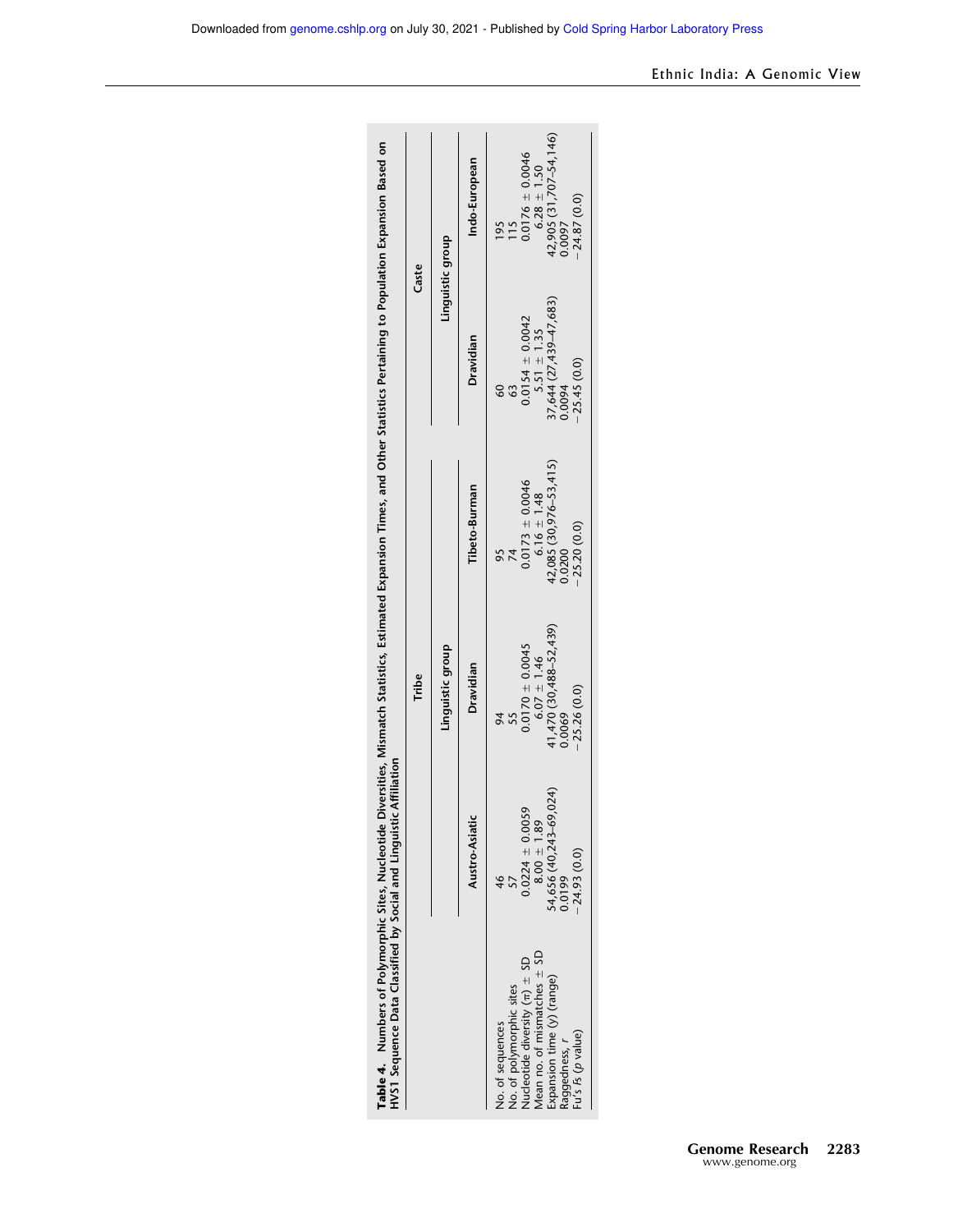

**Figure 5** Frequency distributions of Y-chromosomal STR haplotypes that best discriminate between the Austro-Asiatic (AA) and Tibeto-Burman (TB) population groups.

castes of different geographical regions show stronger differentiation compared with middle or lower castes, possibly reflecting historical male gene flow. The  $F_{ST}$  values based on autosomal markers are less than those for mitochondrial and Ychromosomal markers, which is expected because of stronger drift effects arising from the fact that the effective size of a population with respect to mt and Y markers is a quarter of that for autosomal markers.  $F_{ST}$  values for Y markers are higher than for mtDNA markers possibly because of social practices that enhance female mobility compared with male mobility (Bamshad et al. 1998; Bhattacharyya et al. 1999). The consistency of the results of our  $F_{ST}$  and AMOVA analyses is very reassuring. The AMOVA results (Table 5) indicate that the extent of variation is the highest among individuals within population groups. Genetic differentiation with respect to Y-chromosomal markers is generally high, particularly geographical differentiation with respect to Y-RSPs (11.29%), possibly because of the social practices mentioned above. The extent of variation in mt-RSP haplotype frequencies among upper castes of different geographical regions is also high (11.1%). This implies that there is stronger geographical substructuring of upper-caste populations, compared with populations of other ranks. Sociocultural effects on genomic substructuring seem minimal as the proportions of variance attributable to caste–tribal group differences or linguistic differences are quite low. However, there is high genetic differentiation among populations belonging to both caste and tribal groupings, particularly the tribal populations, implying that neither of these two broad groups is genetically homogeneous.

Genetic affinities were analyzed on the basis of data on different sets of markers (Fig. 6). No strong clustering of populations belonging to the same social, geographical, or linguistic group is observed, except that the TB speakers of northeast India form a separate cluster irrespective of the set of markers used. With respect to mtDNA-RSP haplotype frequencies (top of Fig. 6A), a small cluster comprising several populations of the north is also observed. This cluster reflects the high frequencies of haplotypes belonging to HG-U in these populations. Using the 323 distinct HVS1 sequences, a neighbor-joining (NJ) tree was also constructed (data not shown). There was again no clustering of the distinct sequences by geographical region, social rank, or linguistic group. However, most of the sequences belonging to HG-U formed a separate cluster. We have also formally tested whether there is any association between geographic and genetic distances by using the nonparametric Mantel test. No statistically significant association was found, irrespective of the set of marker loci used for computing the genetic distances.

To discover broader patterns of genetic variation, we have pooled populations into social  $\times$  linguistic subgroups, and have carried out a phylogenetic analysis. The results are presented in Figure 7. The genetic affinities do not reveal any significant additional patterns, except that (1) the Muslims and Tibeto-Burman-speaking tribals are each differentiated from all other categories, irrespective of the genetic system; and (2) with respect to the Y-STRP markers, the Dravidian speakers, irrespective of their position in the social hierarchy, show close affinities (Fig. 7C). The close affinity of the Muslims of Uttar Pradesh with the Indo-European upper-caste groups with respect to Ychromosomal and autosomal markers (Fig. 7B–D) is easily explained from historical evidence of conversions to Islam in north India (Thapar 1966).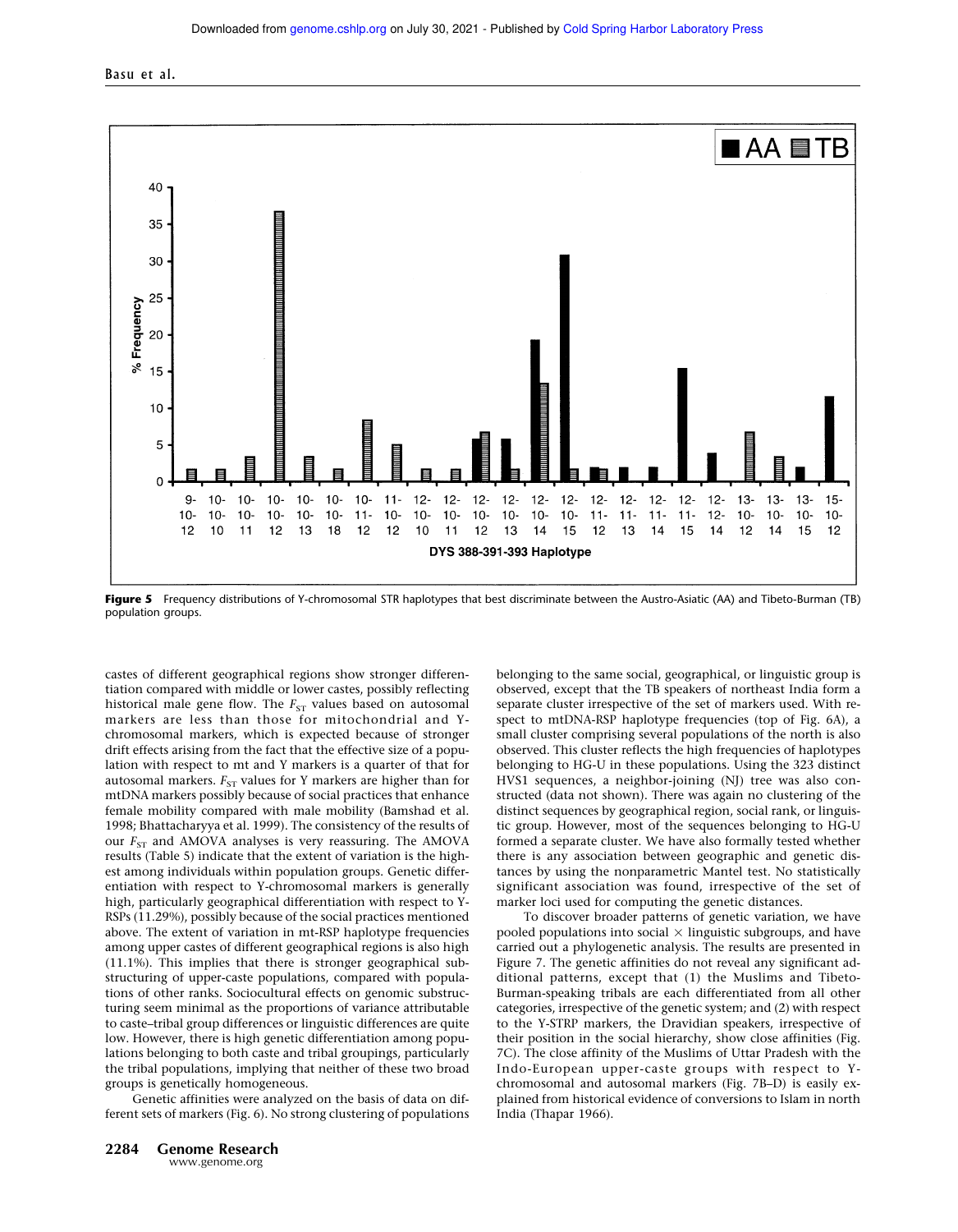|          | Table 5. Estimates of F <sub>st</sub> and AMOVA Results Based on Mitochondrial, Y-Chromosomal, and Autosomal Polymorphisms for Different Groupings of the Populations Studied                                                                                    |                                           |                |                                                       |                                          |                |                                             |                                             |                |                            |                                       |                              |                    |                                                                  |                                                 |                                  |
|----------|------------------------------------------------------------------------------------------------------------------------------------------------------------------------------------------------------------------------------------------------------------------|-------------------------------------------|----------------|-------------------------------------------------------|------------------------------------------|----------------|---------------------------------------------|---------------------------------------------|----------------|----------------------------|---------------------------------------|------------------------------|--------------------|------------------------------------------------------------------|-------------------------------------------------|----------------------------------|
|          |                                                                                                                                                                                                                                                                  |                                           |                |                                                       |                                          |                |                                             |                                             |                |                            | % variation attributable to $\degree$ |                              |                    |                                                                  |                                                 |                                  |
|          |                                                                                                                                                                                                                                                                  |                                           |                | $F_{ST}$                                              |                                          |                |                                             |                                             | Between groups |                            |                                       |                              |                    |                                                                  | Between populations within groups               |                                  |
|          |                                                                                                                                                                                                                                                                  |                                           | Ĕ              |                                                       |                                          |                | Ĕ                                           |                                             |                |                            |                                       | Ĕ                            |                    |                                                                  |                                                 |                                  |
| Grouping |                                                                                                                                                                                                                                                                  | RSP                                       | <b>TS/H</b>    | RSP                                                   | <b>STRP</b>                              | Auto           | <b>RSP</b>                                  | <b>HVS1</b>                                 | RSP            | STRP                       | Auto                                  | RSP                          | <b>HVS1</b>        | RSP                                                              | STRP                                            | Auto                             |
|          | 2 groups: caste and tribe                                                                                                                                                                                                                                        |                                           |                |                                                       |                                          |                |                                             |                                             |                |                            |                                       |                              |                    |                                                                  |                                                 |                                  |
|          | 6 groups: geographical regions                                                                                                                                                                                                                                   |                                           |                |                                                       |                                          |                |                                             |                                             |                |                            |                                       |                              |                    |                                                                  |                                                 |                                  |
|          | 4 groups: linguistic groups                                                                                                                                                                                                                                      |                                           |                |                                                       |                                          |                |                                             |                                             |                |                            |                                       |                              |                    |                                                                  |                                                 |                                  |
|          | 3 groups: ranked castes-upper, middle and lower                                                                                                                                                                                                                  |                                           |                |                                                       |                                          |                |                                             |                                             |                |                            |                                       |                              |                    |                                                                  |                                                 |                                  |
|          | Upper castes of different geographical regions                                                                                                                                                                                                                   |                                           |                |                                                       |                                          |                |                                             |                                             |                |                            |                                       |                              |                    |                                                                  |                                                 |                                  |
|          | Middle castes of different geographical regions                                                                                                                                                                                                                  | 1128<br>1080565<br>0.0505050<br>0.0505050 |                | 0.233<br>0.243<br>0.243<br>0.0.0.0.0.2<br>0.0.0.0.0.2 | 11<br>0.223<br>0.0.249<br>0.115<br>0.121 |                | 22222042224<br>2222222422                   | 858 58<br>858 58<br>858 58                  |                | 378 68<br>378 68<br>478 69 | 888558<br>02655                       | 8<br>85<br>882<br>885<br>885 | 8888888<br>8888888 | $11.90803714$<br>$12.90803714$<br>$12.90803714$<br>$12.90803714$ | 0 0 0 4 - 0 0<br>2 - 9 0 4 0 0<br>2 - 9 0 4 0 0 |                                  |
|          | 4 groups: tribes of four different geographical regions<br>Lower castes of four different geographical regions                                                                                                                                                   |                                           |                |                                                       |                                          |                |                                             |                                             |                |                            |                                       |                              |                    |                                                                  |                                                 | 4 ww-3 vit<br>3 vites<br>3 vites |
|          | (Northeast, East, South, and Central)                                                                                                                                                                                                                            | 0.138                                     | 0.158<br>0.157 | 0.239<br>0.243                                        | 0.272<br>0.275                           |                | $\begin{array}{c} 1.88 \\ 0.40 \end{array}$ | $\begin{array}{c} 0.06 \\ 0.06 \end{array}$ |                | $\frac{1.37}{0.82}$        | 2.12                                  | 11.94<br>13.15               | 3.39<br>5.39       | 18.70                                                            | $\frac{10.03}{10.52}$                           |                                  |
|          | 4 groups: tribes of four different linguistic groups                                                                                                                                                                                                             |                                           |                |                                                       |                                          | 0.069<br>0.069 |                                             |                                             | 5.25<br>6.86   |                            |                                       |                              |                    |                                                                  |                                                 | $4.\overline{8}$<br>4.84         |
|          | "The percentages of variation attributable to "between individuals within groups" are not shown. These are obtainable by subtracting from 100 the sum of the percentages of total variation<br>attributable to the other two sources of variation that are shown |                                           |                |                                                       |                                          |                |                                             |                                             |                |                            |                                       |                              |                    |                                                                  |                                                 |                                  |

Ethnic India: A Genomic View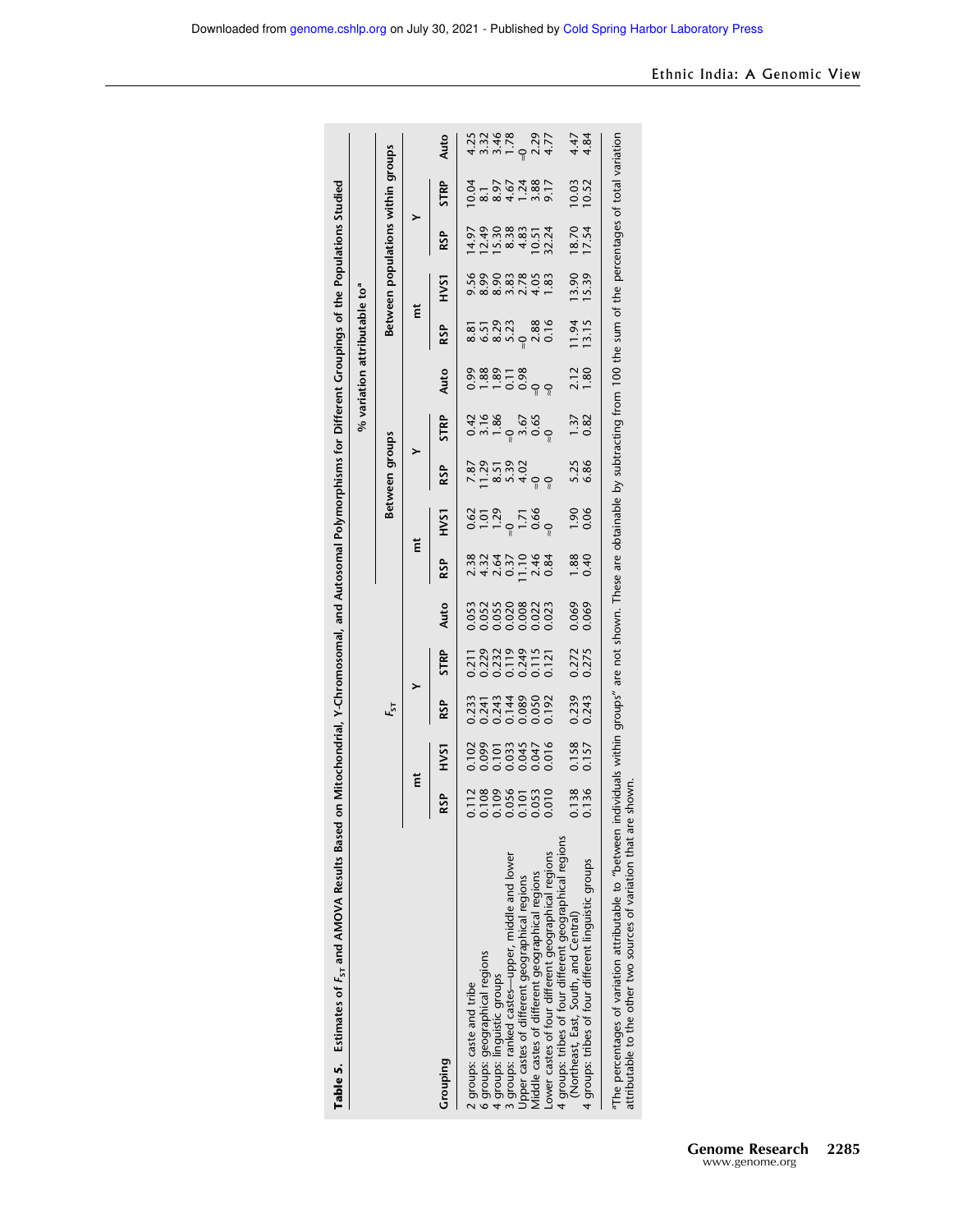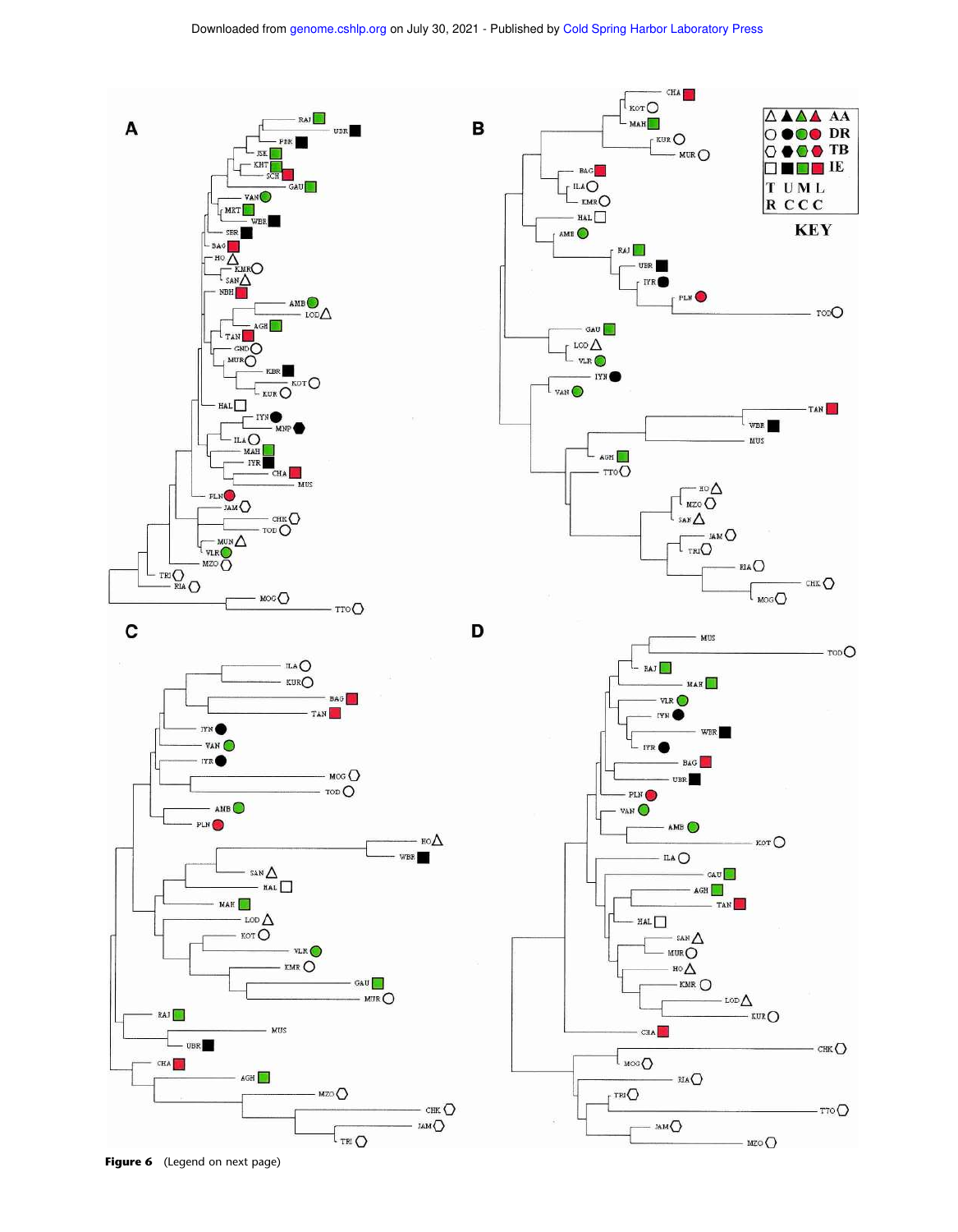

**Figure 7** Neighbor-joining tree depicting genetic affinities among categories of populations cross-classified by social rank [(UC) upper caste, (MC) middle caste, (LC) lower caste, (TR) tribal] and linguistic group [(AA) Austro-Asiatic, (DR) Dravidian, (TB) Tibeto-Burman, (IE) Indo-European] based on (*A*) mitochondrial RSPhaplotype frequencies, (*B*) Y-haplogroup frequencies, (*C*) Y-STRPfrequencies, and (*D*) autosomal markers.

# Dravidian Speakers, Now Confined to Southern India, May Have Earlier Been Widespread Throughout India: Genetic Signatures of "Elite Dominance"?

The IE and DR speakers share a significantly larger number of HVS1 sequences (Fig. 8A) compared with those between other groups. The number of individuals sharing these sequences is also the largest between IE and DR groups (Fig. 8B). These facts are striking, especially because the geographical regions presently inhabited by them are virtually disjoint. To explore in further detail the presence of cryptic population structure and the relationships among the various subgroups of populations, we have carried out a "population structure" analysis (Pritchard et al. 2000). In this analysis, an unknown number (*K*) of hypothetical ancestral populations is assumed to have contributed to the genetic profiles of contemporary populations. The number of hypothetical ancestral populations and their relative genetic contributions are statistically estimated from allele frequency data of contemporary populations. The results of population structure analysis based on our autosomal data also show (Fig. 9) that the DR and IE speakers are the most similar, in the sense that the proportional contributions of the five estimated hypothetical ancestral populations to these two groups are the most similar. These findings are consistent with the historical view that the DR speakers were possibly widespread throughout India (Thapar 2003). When the ranked caste system was formed after the arrival

of the IE speakers ~3500 ybp, many indigenous people of India, who were possibly DR speakers, embraced (or were forced to embrace) the caste system, together with the IE language and admixture. In fact, Renfrew (1992) has suggested that the elite dominance model, which envisages the intrusion of a relatively small but well-organized group that takes over an existing system by the use of force, may be appropriate to explain the distribution of the IE languages in north India and Pakistan. As the IE speakers, who entered India primarily through the northwest corridor, advanced into the Indo-Gangetic plain, indigenous people, especially the DR speakers, may have retreated southward to avoid linguistic dominance, after an initial period of admixture and adoption of the caste system. As evidenced by their strong genetic similarities (data not shown), the IE-speaking Halba tribals were most probably a DR-speaking tribal group, which is consistent with IE dominance over DR tribals.

# Central Asian Populations Have Contributed to the Genetic Profiles of Upper Castes, More in the North Than in the South

Central Asia is supposed to have been a major contributor to the Indian gene pool, particularly to the north Indian gene pool, and the migrants had supposedly moved to India through Afghanistan and Pakistan. From mtHVS1 data, we have estimated  $F_{ST}$ 

Figure 6 Neighbor-joining tree depicting genetic affinities among Indian ethnic populations based on (A) mitochondrial RSP haplotype frequencies, (*B*) Y-haplogroup frequencies, (*C*) Y-STRPfrequencies, and (*D*) autosomal markers. The social [(UC) upper caste, (MC) middle caste, (LC) lower caste, (TR) tribal] and linguistic [(AA) Austro-Asiatic, (DR) Dravidian, (TB) Tibeto-Burman, (IE) Indo-European] background of each population is color-coded; the key to the color codes is given on the top right-hand corner.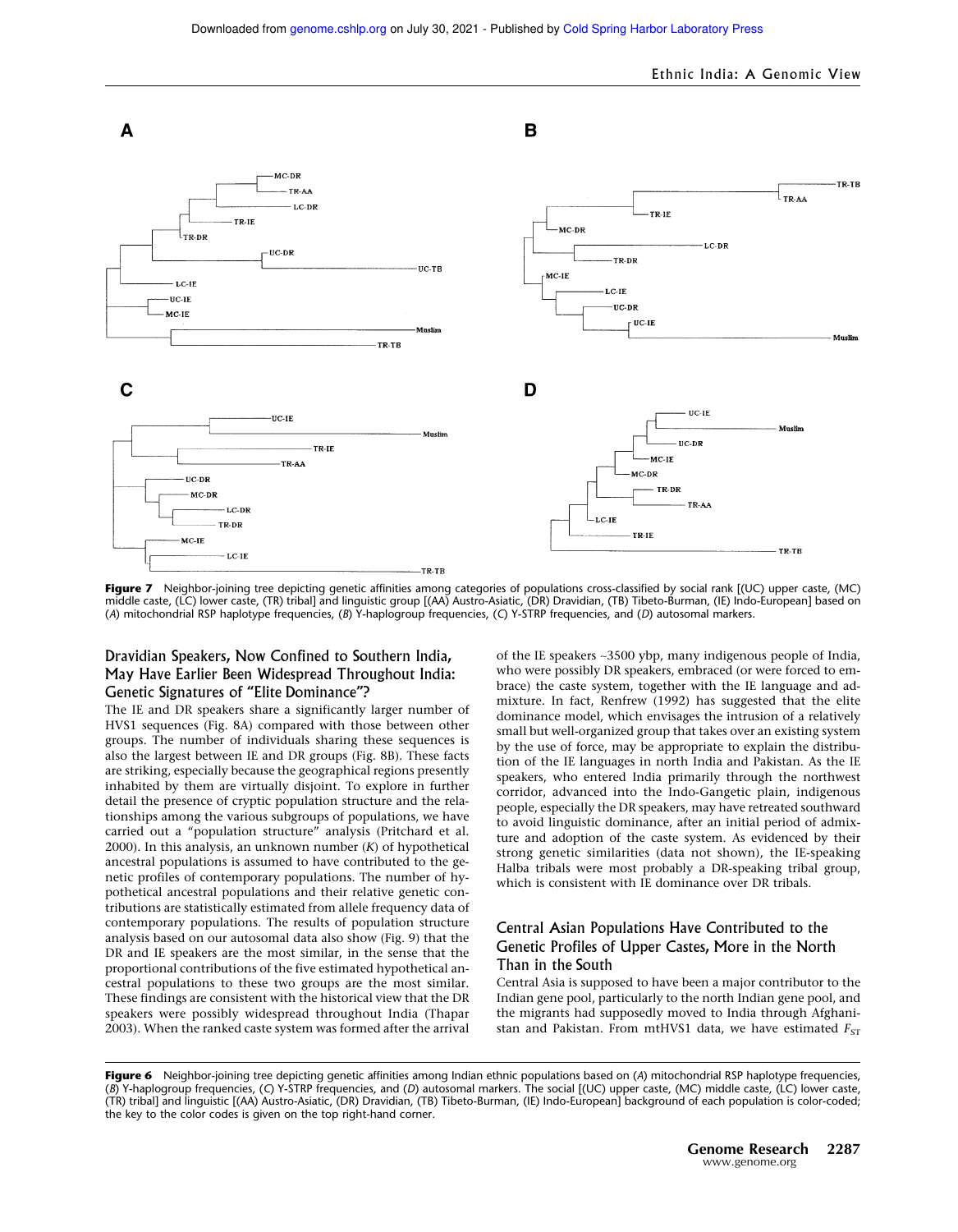

**Figure 8** Frequency distributions of mtHVS1 sequences shared between groups of populations—Austro-Asiatic (AA), Dravidian (DR), Tibeto-Burman (TB), and Indo-European (IE). (*A*) Number of sequences shared and (*B*) number of individuals sharing sequences.

values between the populations of the Central Asia and Pakistan regions (data were collated from Calafell et al. 1996; Comas et al. 1998; Kivisild et al. 1999a) and those belonging to various geographical regions of India. Populations of Central Asia and Pakistan show the lowest (0.017) coefficient of genetic differentiation with the north Indian populations, higher  $(0.042)$  with the south Indian populations, and the highest (0.047) with the northeast Indian populations. The Central Asian populations are genetically closer to the upper-caste populations than to the middle- or lower-caste populations, which is in agreement with Bamshad et al.'s (2001) findings. Among the upper-caste populations, those of north India are, however, genetically much closer ( $F_{ST}$  = 0.016) than those of south India ( $F_{ST}$  = 0.031). Phylogenetic analysis of Y-HG data collated from various sources (Hammer et al. 2000; Nebel et al. 2000; Rosser et al. 2000; Qamar et al. 2002) and with those generated in the present study also showed a similar picture (data not shown). One explanation, consistent with those of the previous section, is that even after the DR speakers retreated to the south to avoid elite dominance, there has been admixture between Central and West Asians and northern Indian populations.

# **METHODS**

#### Populations

Blood samples were drawn with informed consent from individuals, unrelated to the first cousin level, belonging to 44 populations, chosen to represent ethnic groups of all geographical regions and sociocultural and linguistic categories. A list of populations, with sample sizes and brief notes on their sociocultural backgrounds, is provided in Table 1. We note that (1) population

**2288 Genome Research**

www.genome.org

groups of the north are IE speakers, and those of the south are DR speakers; (2) the AA speakers are all tribals and are primarily confined to the central, eastern, and northeastern regions; (3) the TB speakers are confined to the northeastern region; and (4) the number of IE-speaking tribal groups is very few. Thus, there is an extent of confounding of geography, culture, and language in the distribution of ethnic groups of India, which is reflected in the nature of our statistical analyses and inferences. Because of various reasons, including lack of adequate amounts of DNA, not all markers could be examined in all populations.

#### Loci and Protocols

Ten mtDNA restriction site polymorphisms (*Hae*III np 663, *Hpa*I np 3592, *Alu*I np 5176, *Alu*I np 7025, *Dde*I np 10,394, *Alu*I np 10,397, *Hin*fI np 12,308, *Hin*cII np 13,259, *Alu*I np 13,262, *Hae*III np 16517) and 1 Insertion/Deletion polymorphism (IDP; COII/ tRNALys intergenic 9-bp deletion) were screened using standard primers and protocols (Torroni et al. 1993, 1996). Sequencing of the mtDNA Hyperveriable Segment-1 (HVS1; np 16,024–16,380) was carried out on an ABI-3100 sequencer, after PCR amplification using standard primers in both directions (Vigilant et al. 1991). HVS1 sequencing was carried out in a subset (528 of 1490) of individuals, randomly selecting at least 10 individuals from each ethnic group.

We screened 22 Y-chromosomal markers; 12 were binary (*YAP*, *92r7*, *SRY 4064*, *sY81*, *SRY + 465*, *TAT*, *M9*, *M13*, *M17*, *M20*, *SRY10831*, and *p12f2*) and 10 were short tandem repeats (*STR*; *DYS19*, *DYS388*, *DYS 389I* and *II*, *DYS390*, *DYS391*, *DYS392*, *DYS393, DYS425, DYS426*), using primer sequences and protocols described before (Casanova et al. 1985; Thomas et al. 1999; Rosser et al. 2000; Mukherjee et al. 2001). For STRs, an ABI-3100 DNA sequencer and Genescan version 3.1 and Genotyper version 2.1 software packages were used. Haplogroup definitions as given in Y Chromosome Consortium (2002) were followed. However, for the lineages  $P^*(\times R1b8, R1a, Q3)$ ,  $BR^*(\times B2b, CE, F1, H, JK)$ , and  $K^*(\times K1, LN, O2b, O3c, P)$ , we have used the abbreviated HG symbols  $P^*$ , BR\*, and K\*.

We screened 25 polymorphic autosomal loci. Eight were IDPs, and the remaining 17 were RSPs. The names and GDB (http://gdbwww.gdb.org) accession nos. or ALFRED UID (http:// alfred.med.yale.edu) of the RSP loci are: *ESR1* (GDB: 185229); *NAT* (GDB: 187676); *CYP1A* (GDB: 9956062)-*Msp*I; *PSCR* (GDB: 182305); *T2* (GDB: 196856); *LPL* (GDB: 285016); *ALB* (GDB: 178648); *ALAD-Msp*I (GDB: 155925); *ALAD*-*Rsa*I (GDB: 155924); *HB* ψβ-*Hin*cII (GDB: 56084); *HB* 3′ψβ-*Hin*cII; *HB* 5′β-*Hinf*I; *HoxB4*-*Msp*I (UID: SI0001670); *DRD2* (UID: SI000191L) -*Taq*IB,-*Taq*ID, -*Taq*1A; and *ADH2*-*Rsa*I (UID: SI000002C). The names of the IDPs and primers and protocols used are as given in Majumder et al. (1999a) and Tishkoff et al. (1996). RSPs were screened using primers and protocols of Jorde et al. (1995), Majumder et al. (1999b), and K. Kidd (pers. comm.).



**Figure 9** Results of STRUCTURE analysis: Proportional contributions of five hypothetical ancestral populations to Austro-Asiatic (AA), Dravidian (DR), Tibeto-Burman (TB), and Indo-European (IE) groups.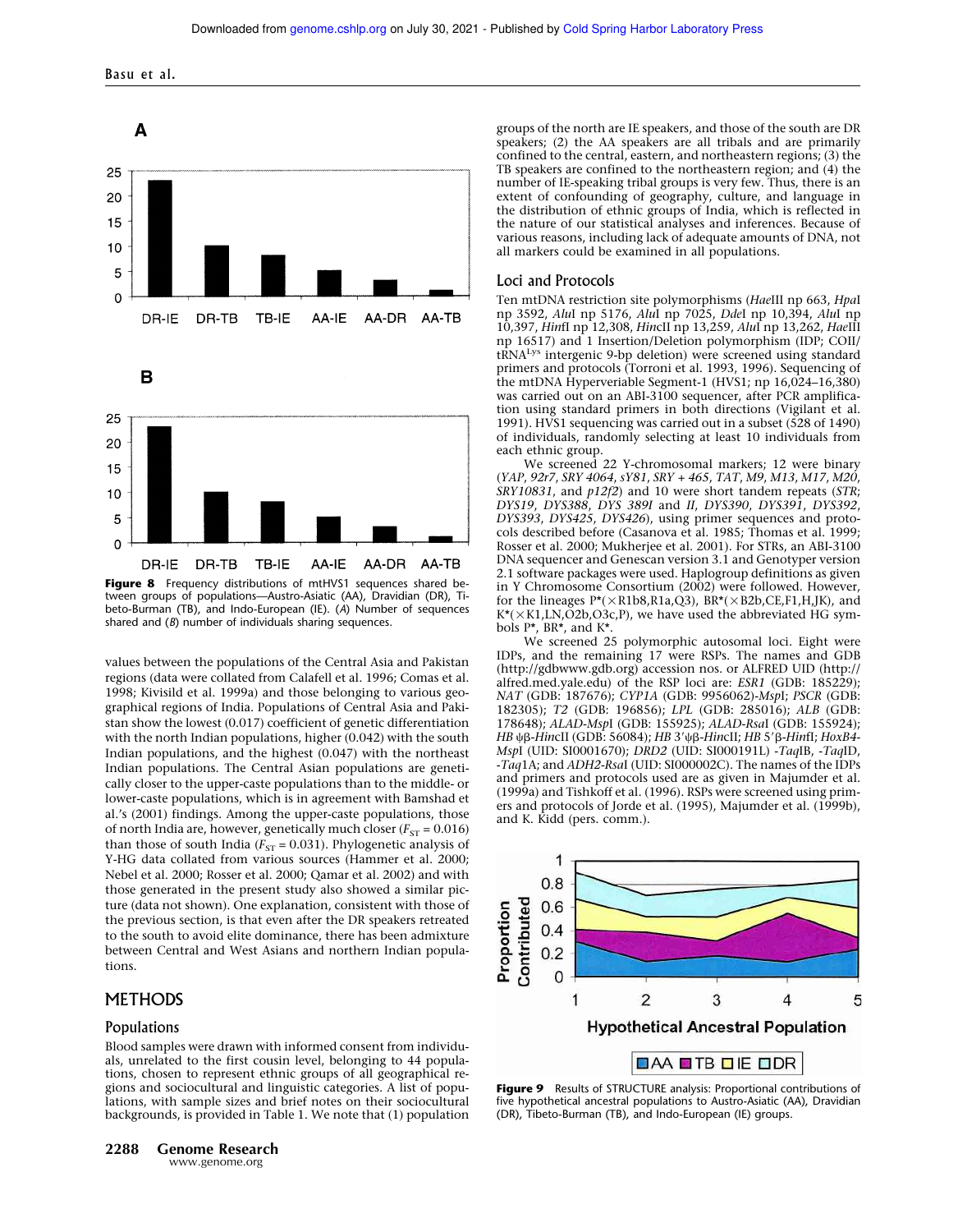#### Statistical Methods

Maximum likelihood estimates of haplotype frequencies at linked autosomal loci were obtained via the EM algorithm using the HAPLOFREQ package (Majumdar and Majumder 2000). DNA sequences were aligned using CLUSTALW (http:// www2.ebi.ac.uk/clustalw/). The Cambridge sequence was used as reference during alignment.

Tests of significance in sparse cross-classified tables were carried out by a bootstrap test procedure devised by us. Standard statistical analyses were carried out using SPSS. Population genetic analyses were performed using ARLEQUIN (Schneider et al. 2000; http://lgb.unige.ch/arlequin/) and DnaSP (Rozas and Rozas 1999; http://www.ub.es/dnasp/). Mantel tests were carried out using MANTEL, version 2.0 (http://www.sci.qut.edu.au/NRS/ mantel.htm). Expansion times using HVS1 data were estimated (Slatkin and Hudson 1991) assuming a mutation rate of 20.5% per site per million years (Bonatto and Salzano 1997). For phylogenetic analyses using HVS1 data, DNA distances were calculated using NETWORK (http://www.fluxus-engineering.com/ sharenet.htm) and the maximum likelihood method as implemented in PHYLIP version 3.5 (http://evolution.genetics. washington.edu/phylip.html) assuming a 30:1 transition:transversion ratio (Lundstrom et al. 1992). For phylogenetic reconstruction from data on autosomal markers, mtDNA-RSPs, and Y-chromosomal markers, Nei's (1987)  $D_A$  distance measure and the neighbor-joining method (Saitou and Nei 1987) were used, as implemented in DISPAN (http://oat.bio.indiana.edu:7580/) and PHYLIP version 3.5c packages. The age (*A*) of a Y-HG was estimated as  $A = g \times s^2/\mu$ , where *g* is the generation time (assumed to be 30 yr); *s* 2 is the variance of the STR repeat number among haplotypes belonging to the HG, averaged over all STR loci; and µ is the mutation rate per generation at an STR locus, taken to be 0.18% (Quintana-Murci et al. 2001). A Markov Chain Monte Carlo analysis of population structure (Pritchard et al. 2000) was carried out using the program STRUCTURE (http://pritch. bsd.uchicago.edu/software.html).

#### ACKNOWLEDGMENTS

We thank our collaborators C.S. Chakraborty, R. Lalthantluanga, Mitashree Mitra, A. Ramesh, N.K. Sengupta, Samir K. Sil, Jai Rup Singh, Chitra Mahadik Thakur, and M.V. Usha Rani for help in collecting samples and at various other stages of this work. We thank Sujit Maiti for help with data management and in preparing the figures. We also thank Lynn Jorde, Ken Kidd, Andy Merriwether, Antonio Torroni, and Chris Tyler-Smith for providing advice and for sharing laboratory protocols with us during the initial stages of this work. Hans Bandelt pointed out some errors in our sequence data; we are grateful to him. This work was partially supported by grants from the Department of Biotechnology, Government of India.

The publication costs of this article were defrayed in part by payment of page charges. This article must therefore be hereby marked "advertisement" in accordance with 18 USC section 1734 solely to indicate this fact.

#### REFERENCES

- Bamshad, M.J., Watkins, W.S., Dixon, M.E., Jorde, L.B., Rao, B.B., Naidu, J.M., Prasad, B.V.R., Rasanayagam, A., and Hammer, M.F. 1998. Female gene flow stratifies Hindu castes. *Nature* **395:** 851–852.
- Bamshad, M.J., Kivisild, T., Watkins, W.S., Dixon, M.P., Ricker, L.E., Rao, B.B., Naidu, M., Prasad, B.V.R., Reddy, P.G., Rasanayagam, A., et al. 2001. Genetic evidence on the origins of Indian caste populations. *Genome Res.* **11:** 994–1004.
- Bandelt, H.J., Forster, P., and Rohl, A. 1999. Median-joining networks for inferring intraspecific phylogenies. *Mol. Biol. Evol.* **16:** 37–48.
- Beteille,A. 1998. The Indian heritage—A sociological perspective. In *The Indian human heritage* (eds. D. Balasubramian and N. Appaji Rao), pp. 87-94. University Press, Hyderabad, India.
- Bhattacharyya, N., Basu, P., Das, M., Pramanik, S., Banerjee, R., Roy, B., Roychoudhury, S., and Majumder, P.P. 1999. Negligible gene-flow across ethnic boundaries in India, revealed by analysis of Y-chromosomal DNA polymorphisms. *Genome Res.* **9:** 711–719.
- Bonatto, S.L. and Salzano, F.M. 1997. A single and early origin for the peopling of the Americas supported by mitochondrial DNA sequence data. *Proc. Natl. Acad. Sci.* **94:** 1866–1871.
- Calafell, F., Underhill, P., Tolun, A., Angelicheva, D., and Kalaydjieva, L. 1996. From Asia to Europe: Mitochondrial DNA sequence variability in Bulgarians and Turks. *Ann. Hum. Genet.* **60:** 35–49.
- Cann, R.L. 2001. Genetic clues to dispersal of human populations: Retracing the past from the present. *Science* **291:** 1742–1748.
- Casanova, M., Leroy, P., Boucekkine, C., Weissenbach, J., Bishop, C., Fellous, M., Purrello, M., Fiori, G., and Siniscalco, M. 1985. A human Y-linked DNA polymorphism and its potential for estimating genetic and evolutionary distance. *Science* **230:** 1403–1406.
- Comas, D., Calafell, F., Mateu, E., Perez-Lezaun, A., Bosch, E., Martinez-Arias, R., Clarimon, J., Facchini, F., Fiori, G., Luiselli, D., et al. 1998. Trading genes along the silk road: mtDNA sequences and the origin of Central Asian populations. *Am. J. Hum. Genet.* **63:** 1824–1838.
- Cruciani, F., Santolamazza, P., Shen, P., Macaulay, V., Moral, P., Olckers, A., Modiano, D., Holmes, S., Destro-Bisol, G., Coia, V., et al. 2002. A back migration from Asia to sub-Saharan Africa is supported by high-resolution analysis of human Y-chromosome haplotypes. *Am. J. Hum. Genet.* **70:** 1197–1214.
- Diamond,J. 1997. *Guns, germs and steel: The fates of human societies.* Jonathan Cape, London.
- Forster, P., Torroni, A., Renfrew, C., and Rohl, A. 2001. Phylogenetic star contraction applied to Asian and Papuan mtDNA evolution. *Mol. Biol. Evol.* **18:** 1864–1881.
- Grimes, B.F. 1999. *The ethnologue: Languages of the world.* Summer Institute of Linguistics, California.
- Guha,B.S. 1935. The racial affinities of the people of India. In *Census of* India, 1931, Part III—Ethnographical. Government of India Press, Simla, India.
- Hammer, M.F., Redd, A.J., Wood, E.T., Bonner, M.R., Jarjanazi, H., Karafet, T., Santachiara-Benerecetti, S., Oppenheim, A., Jobling,<br>M.A., Jenkins, T., et al. 2000. Jewish and middle eastern non-Jewish populations share a common pool of Y-chromosome biallelic
- haplotypes. *Proc. Natl. Acad. Sci.* **97:** 6769–6774.<br>Jorde, L.B., Bamshad, M.J., Watkins, W.S., Zenger, R., Fraley, A.E., Krakowiak, P.A., Carpenter, K.D., Soodyall, H., Jenkins, T., and<br>Rogers, A.R. 1995. Origins and aff comparison of mitochondrial and nuclear genetic data. *Am. J. Hum.*
- Genet. **57:** 523-538.<br>Karve, I. 1961. *Hindu society: An interepretation*. Deshmukh Prakashan, Poona, India.
- Keith, A. 1936. Review of B.S. Guha's "Racial affinities of the peoples of India." *Man* **29:** 37.
- Kivisild, T., Bamshad, M.J., Kaldma, K., Metspalu, M., Metspalu, E., Reidla, M., Laos, S., Parik, J., Watkins, W.S., Dixon, M.E., et al. 1999a. Deep common ancestry of Indian and western-Eurasian mitochondrial DNA lineages. *Curr. Biol.* **9:** 1331–1334.
- Kivisild, T., Kaldma, K., Metspalu, M., Parik, J., Papiha, S., and Villems, R. 1999b. The place of the Indian mitochondrial DNA variants in the global network of the maternal lineages and the peopling of the old world. In *Genome diversity: Applications in human population genetics* (eds. S.S. Papiha et al.), pp. 135–152. Kluwer, New York.
- Kosambi, D.D. 1991. *The culture and civilisation of ancient India in historical outline.* Vikas Publishing House, New Delhi, India.
- Lundstrom, R.S., Tavare, S., and Ward, R.H. 1992. Estimating substitution rates from molecular data using the coalescent. *Proc. Natl. Acad. Sci.* **89:** 5961–5965.
- Maca-Meyer, N., Gonzalez, A.M., Larruga, J.M., Flores, C., and Cabrera, V.M. 2001. Major genomic mitochondrial lineages delineate early human expansions. *BMC Genetics* **2:** 13–20.
- Majumdar,P. and Majumder,P.P. 2000. *HAPLOFREQ: A computer program package for maximum-likelihood estimation of haplotype frequencies in a population via the EM algorithm.* Tech Rep AHGU-1/2000. Indian Statistical Institute, Calcutta, India.
- Majumder, P.P. 1998. People of India: Biological diversity and affinities. *Evol. Anthrop.* **6:** 100–110.
- Majumder, P.P., Roy, B., Banerjee, S., Chakraborty, M., Dey, B., Mukherjee, N., Roy, M., Guha Thakurta, P., and Sil, S.K. 1999a. Human-specific insertion/deletion polymorphisms in Indian populations and their possible evolutionary implications. *Eur. J. Hum. Genet.* **7:** 435–446.
- Majumder, P.P., Roy, B., Balgir, R.S., and Dash, B.P. 1999b. Polymorphisms in the  $\beta$ -globin gene cluster in some ethnic populations of India and their implications on disease. In *Molecular intervention in disease* (eds. S. Gupta and O.P. Sood), pp. 75-83. Ranbaxy Science Foundation, New Delhi.
- Meenakshi, K. 1995. Linguistics and the study of early Indian history. In Recent perspectives of early Indian history (ed. R. Thapar), pp. 53-79. Popular Prakashan, Bombay, India.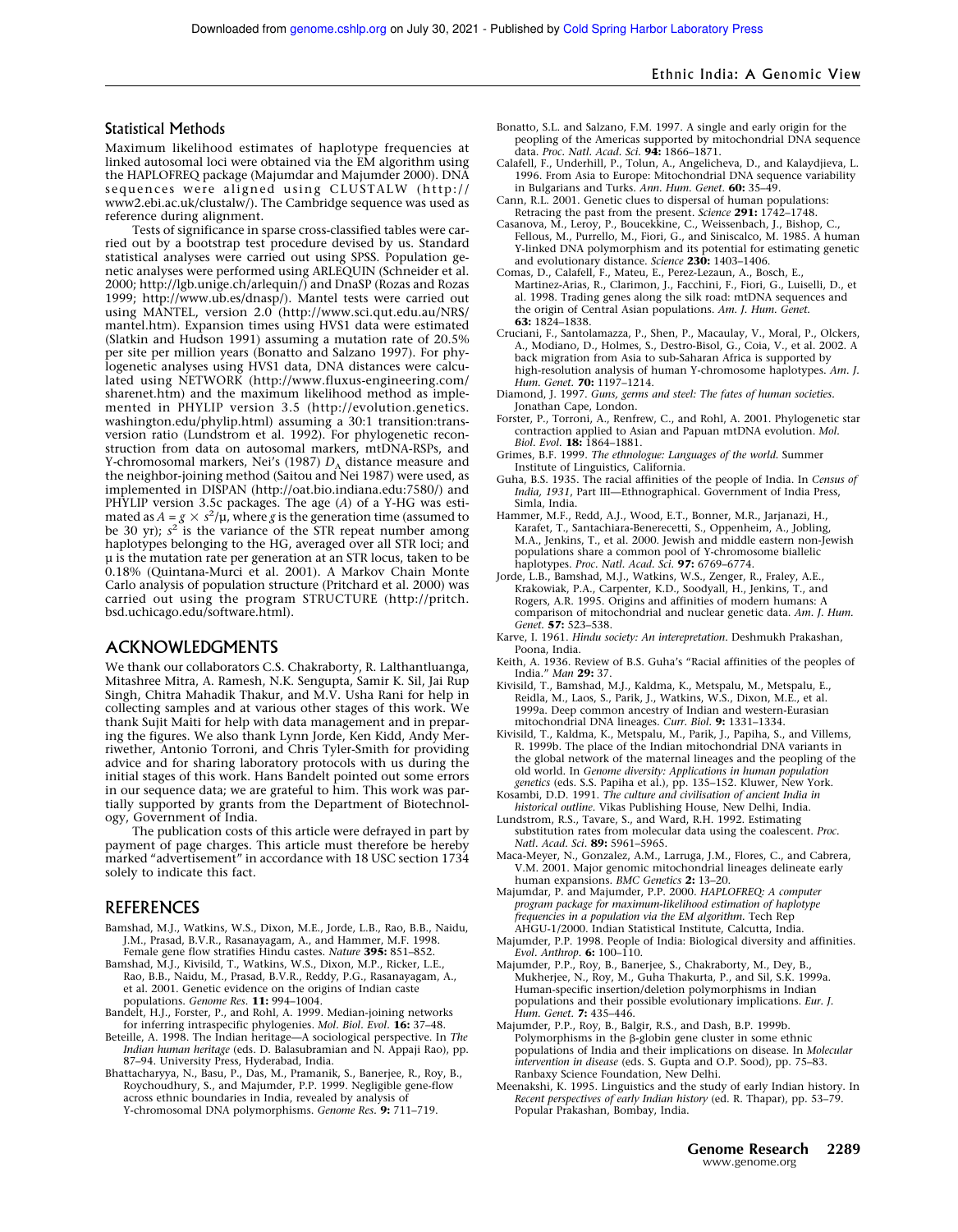Misra,V.N. 1992. Stone age in India: An ecological perspective. *Man and Env.* **14:** 17–64.

Mukherjee, N., Nebel, A., Oppenheim, A., and Majumder, P.P. 2001. High-resolution analysis of Y-chromosomal polymorphisms reveals signatures of population movements from Central Asia and West

Asia into India. *J. Genet.* **80:** 125-135.<br>Nebel, A., Filon, D., Weiss, D.A., Weale, M., Faerman, M., Oppenheim, A., and Thomas, M.G. 2000. High-resolution Y chromosome haplotypes of Israeli and Palestinian Arabs reveal geographic substructure and substantial overlap with haplotypes of Jews. *Hum. Genet.* **107:** 630–641.

Nei, M. 1987. *Molecular evolutionary genetics*. Columbia University Press, New York.

Pattanayak,D.P. 1998. The language heritage of India. In *The Indian* human heritage (eds. D. Balasubramanian and N.A. Rao), pp. 95-99. Universities Press, Hyderabad, India.

Pritchard, J.K., Stephens, M., and Donnelly, P. 2000. Inference of population structure using multilocus genotype data. *Genetics* **155:** 945–959.

Qamar, R., Ayub, Q., Mohyuddin, A., Helgason, A., Mazhar, K., Mansoor, A., Zerjal, T., Tyler-Smith, C., and Mehdi, S.Q. 2002. Y-chromosomal DNA variation in Pakistan. *Am. J. Hum. Genet.* **70:** 1107–1124.

Quintana-Murci, L., Krausz, C., Zerjal, T., Sayar, S.H., Hammer, M.F., Mehdi, S.Q., Ayub, Q., Qamar, R., Mohyuddin, A., Radhakrishna, U., et al. 2001. Y-chromosome lineages trace diffusion of people and languages in southwestern Asia. *Am. J. Hum. Genet.* **68:** 537–542.

Ratnagar, S. 1995. Archaeological perspectives of early Indian societies. In *Recent perspectives of early Indian history* (ed. R. Thapar), pp. 1–52. Popular Prakashan, Bombay, India.

Ray, N. 1973. *Nationalism in India*. Aligarh Muslim University, Aligarh, India.

Renfrew, C. 1992. Archaeology, genetics and linguistic diversity. Man **27:** 445–478.

Risley, H.H. 1915. *The people of India*. Thacker Spink, Calcutta, India.

Rosser, Z.H., Zerjal, T., Hurles, M.E., Adojaan, M., Alavantic, D., Amorim, A., Amos, W., Armenteros, M., Arroyo, E., Barbujani, G., et al. 2000. Y-chromosomal diversity in Europe is clinal and is influenced primarily by geography, rather than by language. Am. J. *Hum. Genet.* **67:** 1526–1543.

Roychoudhury, S., Roy, S., Basu, A., Banerjee, R., Vishwanathan, H., Usha Rani, M.V., Sil, S.K., Mitra, M., and Majumder, P.P. 2001. Genomic structures and population histories of linguistically distinct tribal groups of India. *Hum. Genet.* **109:** 339–350.

Rozas, J. and Rozas, R. 1999. DnaSP version 3: An integrated program for molecular population genetics and molecular evolution analysis. *Bioinformatics* **15:** 174–175.

Saitou, N. and Nei, M. 1987. The neighbor-joining method: A new method for reconstructing phylogenetic trees. *Mol. Biol. Evol.* **4:** 406–425.

Sarkar, S.S. 1958. Race and race movements in India. In *The cultural heritage of India* (ed. S.K. Chatterjee), Vol. 1, pp. 17-32. The Ramakrishna Mission Institute of Culture, Calcutta, India.

Schneider, S., Kueffer, J.-M., Roessli, D., and Excoffier, L. 2000. *ARLEQUIN: A software for population genetic data analysis.* University of Geneva, Geneva, Switzerland.

Singh, K.S. 1992. People of India: An introduction. Anthropological Survey of India, Calcutta, India.

Slatkin, M. and Hudson, R.R. 1991. Pairwise comparisons of mitochondrial DNA sequences in stable and exponentially growing populations. *Genetics* **129:** 555–562.

Su,B.,Xiao,C.,Deka,R.,Seielstad,M.T.,Kangwanpong,D.,Xiao,J.,Lu, D.,Underhill,P.,Cavalli-Sforza,L.L.,Chakraborty,R.,et al. 2000. Y chromosome haplotypes reveal prehistorical migrations to the Himalayas. *Hum. Genet.* **107:** 582–590.

Thapar, R. 1966. *A history of India, Volume 1. Penguin, Middlesex, UK.* 1995. The first millennium B.C. in northern India (up to the end of Mauryan period). In *Recent perspectives of early Indian history* (ed. R. Thapar), pp. 80–141. Popular Prakashan, Bombay, India. ———. 2003. *Early India: From the origins to AD 1300.* University of California Press, Berkeley, CA.

Thomas, M., Bradman, N., and Flinn, H. 1999. High throughput analysis of 10 microsatellite and 11 diallelic polymorphisms on the human Y-chromosome. *Hum. Genet.* **105:** 577–581.

Tishkoff, S.A., Ruano, G., Kidd, J.R., and Kidd, K.K. 1996. Distribution and frequency of a polymorphic *Alu* insertion at the plasminogen activator locus in humans. *Hum. Genet.* **97:** 759–764.

Torroni, A., Schurr, T.B., Cabell, M.F., Brown, M.D., Neel, J.V., Larsen, M., and Smith, D.G. 1993. Asian affinities and continental radiation of the four founding Native American mtDNAs. *Am. J. Hum. Genet.* **53:** 563–590.

Torroni,A.,Huoponen,K.,Francalacci,P.,Petrozzi,M.,Morelli,L., Scozzari,R.,Obinu,D.,Savontaus,M.-L.,and Wallace,D.C. 1996. Classification of European mtDNAs from an analysis of three European populations. *Genetics* **144:** 1835–1850.

Vigilant, L.A., Wilson, A.C., and Harpending, H. 1991. African populations and the evolution of human mitochondrial DNA. *Science* **253:** 1503–1507.

Y Chromosome Consortium. 2002. A nomenclature system for the tree of human Y-chromosomal binary haplogroups. *Genome Res.* **12:** 339–348.

Zerjal, T., Wells, R.S., Yuldasheva, N., Ruzibakiev, R., and Tyler-Smith, C. 2002. A genetic landscape reshaped by recent events: Y-chromosomal insights into Central Asia. *Am. J. Hum. Genet.* **71:** 466–482.

## WEB SITE REFERENCES

http://alfred.med.yale.edu; ALFRED. http://evolution.genetics.washington.edu/phylip.html; PHYLIP. http://gdbwww.gdb.org; GDB. http://lgb.unige.ch/arlequin/; ARLEQUIN. http://oat.bio.indiana.edu:7580/; DISPAN. http://pritch.bsd.uchicago.edu/software.html; STRUCTURE. http://www.fluxus-engineering.com/sharenet.htm; NETWORK. http://www2.ebi.ac.uk/clustalw/; CLUSTALW. http://www.sci.qut.edu.au/NRS/mantel.htm; MANTEL. http://www.ub.es/dnasp/; DnaSP.

*Received April 16, 2003; accepted in revised form August 5, 2003.*